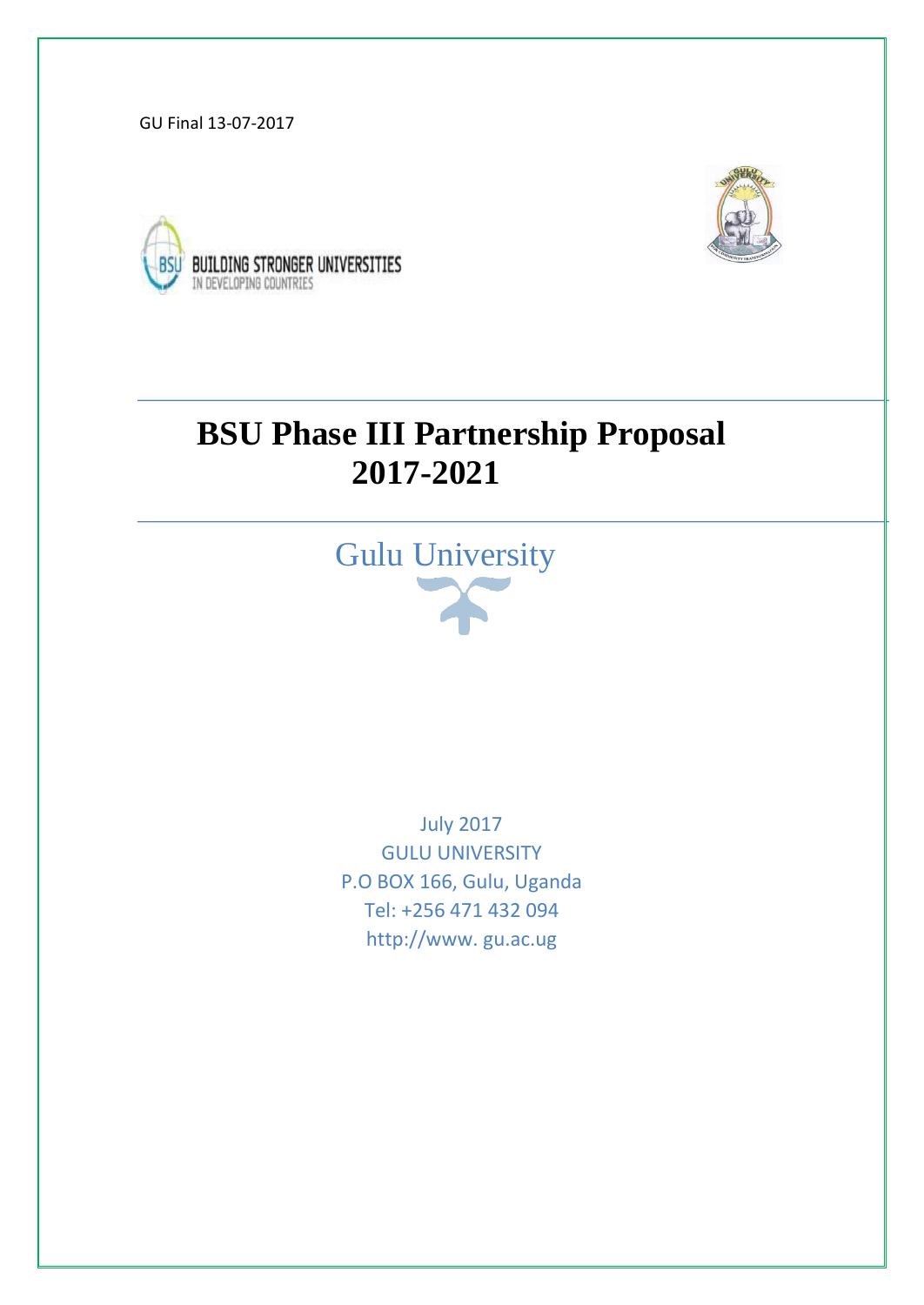## **Summary Fact Sheet**

Building Stronger Universities (BSU) Phase III is a DANIDA funded project under the platform of Stability, Democracy and Rights (SDR) and a continuation of BSU I & II. The partners in the collaborative programme are:

**a) Gulu University (GU):** Responsible Institution

**Contact person:** Agatha Alidri[;agatha2000alidri@gmail.com/a.alidri@gu.ac.ug](mailto:agatha2000alidri@gmail.com/a.alidri@gu.ac.ug) ; +256 774784232; Department of Education Management, Faculty of Education and Humanities, Gulu University, P. O. Box 166, Gulu, Uganda.

b) **Consortium of Danish Universities (**CDU**):** Lead University – Aalborg University, Faculty of Humanities.

 **Contact persons:** Prof. Lone Dirckinck-Holmfeld; +45 22822074, [lone@hum.aau.dk.](mailto:lone@hum.aau.dk) Department of Communications and Psychology, Faculty of Humanities, Aalborg University,

> Professor Susan Reynolds Whyte; +45 61685580/+45 35323477 susan.reynolds.whyte@anthro.ku.dk, Department of Anthropology, University of Copenhagen.

Partners at Gulu University are drawn from the Faculty of Education and Humanities, Institute of Peace and Strategic Studies, Faculty of Business and Development Studies, and Institute of Research and Graduate Studies. The Danish partners include researchers from four Danish Universities: University of Copenhagen; University of Southern Denmark; Roskilde University and Aalborg University.

# **1. Rationale and main lessons learnt during BSU II**

Gulu University is an upcoming public university that started operating in 2002. The University was legally established in 2003 at the height of the Lord's Resistance Army (LRA) war in northern Uganda. The war in northern Uganda ended, but its consequences are still felt in the region and at Gulu University because it cannot attract highly qualified academic staff. At the inception of BSU II in 2013, less than a quarter of the 240 academic staff members held PhD degrees. The staff development situation was wanting and an organised PhD programme was in its infancy. The method of content delivery was based on traditional teacher centered pedagogy. The overall research infrastructure, especially the IT system, was weak. Therefore, the ambition level of BSUII was set at broad basics, appropriate to the situation of Gulu University.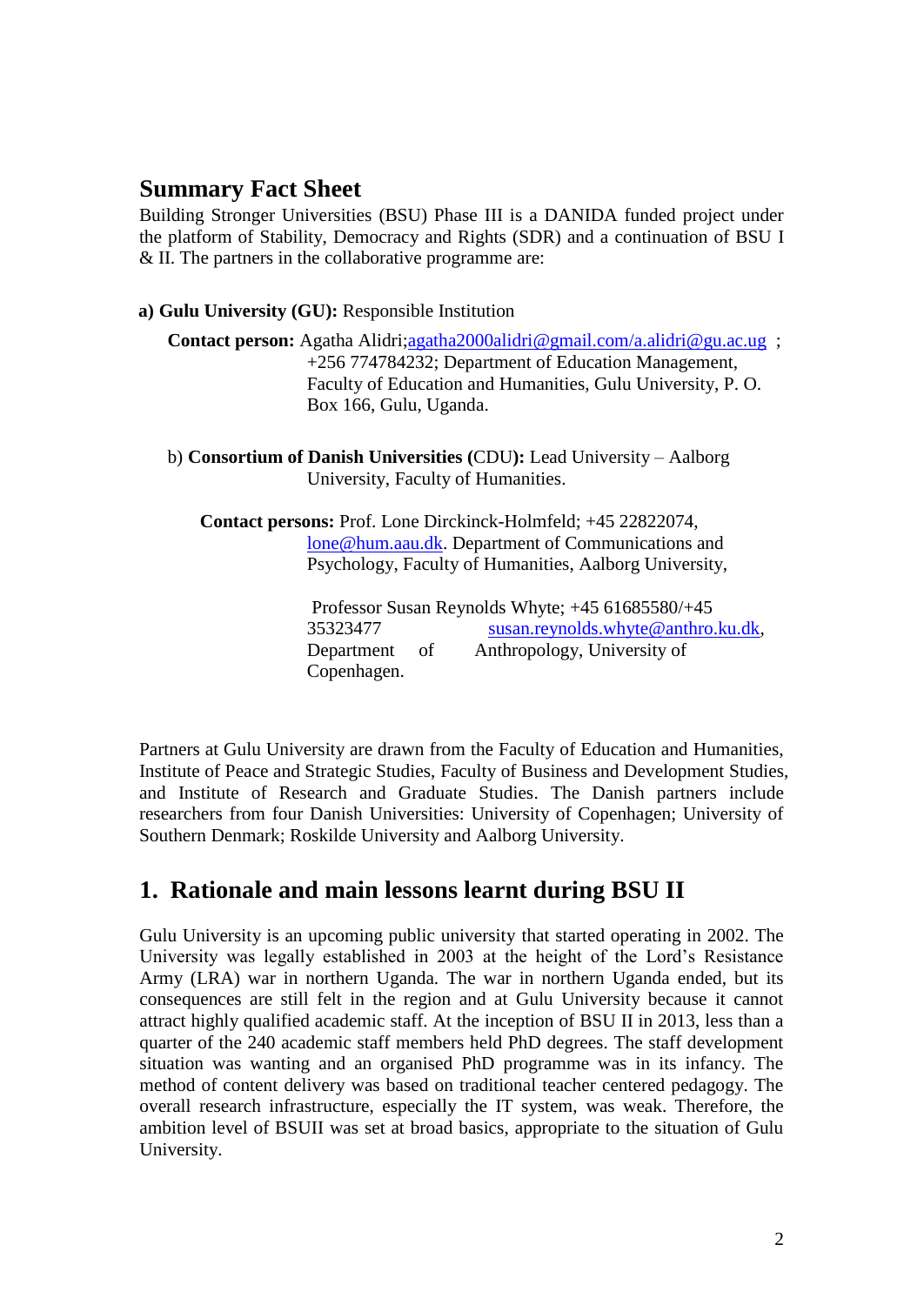The *thematic focus areas* included a continuation from BSU I which was on 'Stability, Democracy and Rights' and BSU II concerned education, 'Quality, Equity and Innovation in Education' and 'Culture, Education and Society'. All the three have proved relevant. 'Quality, Equity and Innovation in Education' has become a major theme for revision of curricula and teaching methodology at Gulu University itself, through the introduction of Problem-based Learning (PBL) and e-learning. In BSU III a further focus and consolidation will be introduced with only two thematic areas, building on the achievements in BSU II.

### **MAIN ACHIEVEMENTS AND POSITIVE LESSONS LEARNED**

- The development of a PhD structure has made progress with the revision of the Graduate Students Handbook, which sets out procedures for Master's and PhD programmes. The Handbook has been approved by the Gulu University Senate and Council.
- As part of strengthening Gulu University's capacity within research training, the University has developed a regular set of mandatory cross-cutting courses as well as a series of elective ones. Pilot-testing has shown what has worked well and where adjustments are needed.
- On the 12 completion grants, 3 study stays, 2 Masters and 1 PhD stipend are assisting Gulu academic staff to strengthen their research capacity and research collaboration. There were fewer study stays in Denmark than planned, but their length was extended, allowing greater benefit from another academic milieu.
- The acquisition of four portable units for office space has provided fair workspace and improved communication and access to research materials for academic staff.
- The strengthening of library staff's capacity and skills to support research has been initiated with a study stay for two library staff at Aalborg University. This has laid the ground for implementation of more ICT related services and for Gulu University to develop a staff and student strategy for digital scholarship.
- The parallel up-grading of ICT infrastructure (hardware, software bandwidth), training of ICT technical staff, and developing a policy and strategy for ICT in teaching, research and outreach was highly beneficial to the University in developing its own Learning Management System (LMS).
- The south-south collaboration with Maseno University in western Kenya was particularly valuable in supporting ICT development at Gulu University through needs assessment, policy formulation and training, as well as in the MAGAART project. Synergies with other support projects have thus proven to be highly beneficial.
- Blended, networked learning (Problem Based Learning [PBL] + online learning + Learning Management System [LMS]) has shown promise in programme development and delivery. This has enhanced outreach activities and interaction/engagement with local communities. The LMS platform is being used to support BSU workshops, graduate programme development and other faculty academic programmes.
- The Master in Education Management curriculum has been revised based on these pedagogical methods and accredited by the National Council for Higher Education.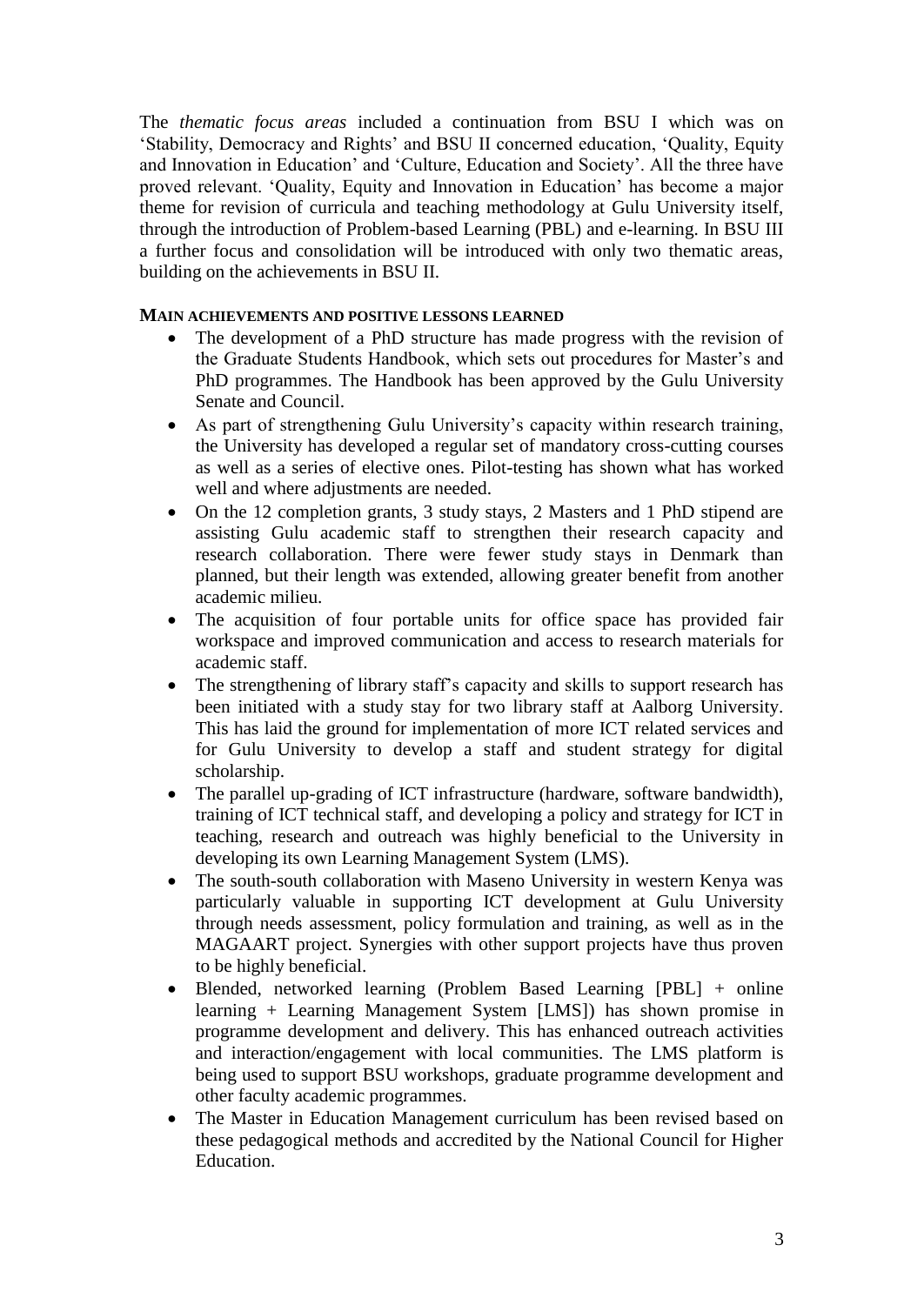### **DIFFICULTIES, CHALLENGES, LESSONS LEARNED**

- As a growing University, it has a dearth of senior experienced academics. The few academic staff takes on many obligations and their time is insufficient for teaching, research and outreach activities. The limited number of PhD academic staff at Gulu University makes supervision and teaching of PhD courses highly dependent on academics from other universities especially within Faculty of Education and Humanities; and Business and Development Studies.
- Project management was not effective because of the gap between the Steering Committee and Coordination Team. The Steering Committee and the Coordination Team have been expanded with new structures to address the administrative issues. In BSU III administrative structure, the Steering Committee comprises Deans and Directors of Faculties and Institutes. The Coordination Team has been expanded to include the Coordinator and two deputies (Technical and Administrative).
- BSU II did not have opportunities for collaborative North-South research projects, with the hands-on experience that such projects might have provided.
- The University still has inadequate electronic library resources and bandwidth, incapacitating e-learning training and content development.
- Tracking progress of PhD students through the formalities of University requirements using the paper-based trail is challenging.
- PhD completion grants and study stays have supported research on a wide variety of topics, which was necessary in this phase to increase the number of academic staff with PhDs.

### **JUSTIFICATION FOR CONTINUED SUPPORT FROM DANIDA**

BSU II was deliberately planned to consolidate and broaden achievements of BSU I. There is thus a need to consolidate the gains BSU II has made in curriculum development, teaching and learning methods, ICT infrastructure and policies, research training, PhD courses and outreach activities.

BSU II has demonstrated that Gulu University is able to productively benefit from financial, academic and technical support in its efforts to strengthen research capacity at PhD level and research-based education, with a special emphasis on research 'for community transformation' and sustainable development. Building on the achievements in BSU I small research grants and BSU II completion grants, BSU III will pilot collaborative research projects based on Action Research.

# **2. Strategic direction and Theory of Change of a continued partnership**

The aim of BSU III is to strengthen Gulu University's post-graduate training so that at the end of the four years, the University will be undertaking well-recognized research that engages local communities for transformation and provides capacity for researchbased teaching and learning. Over the four years, the contribution to research and teaching from the Danish side will gradually decline as Gulu University academics take on more and more responsibility. This approach will gradually shift responsibility for students, supervision, teaching and collaboration projects to the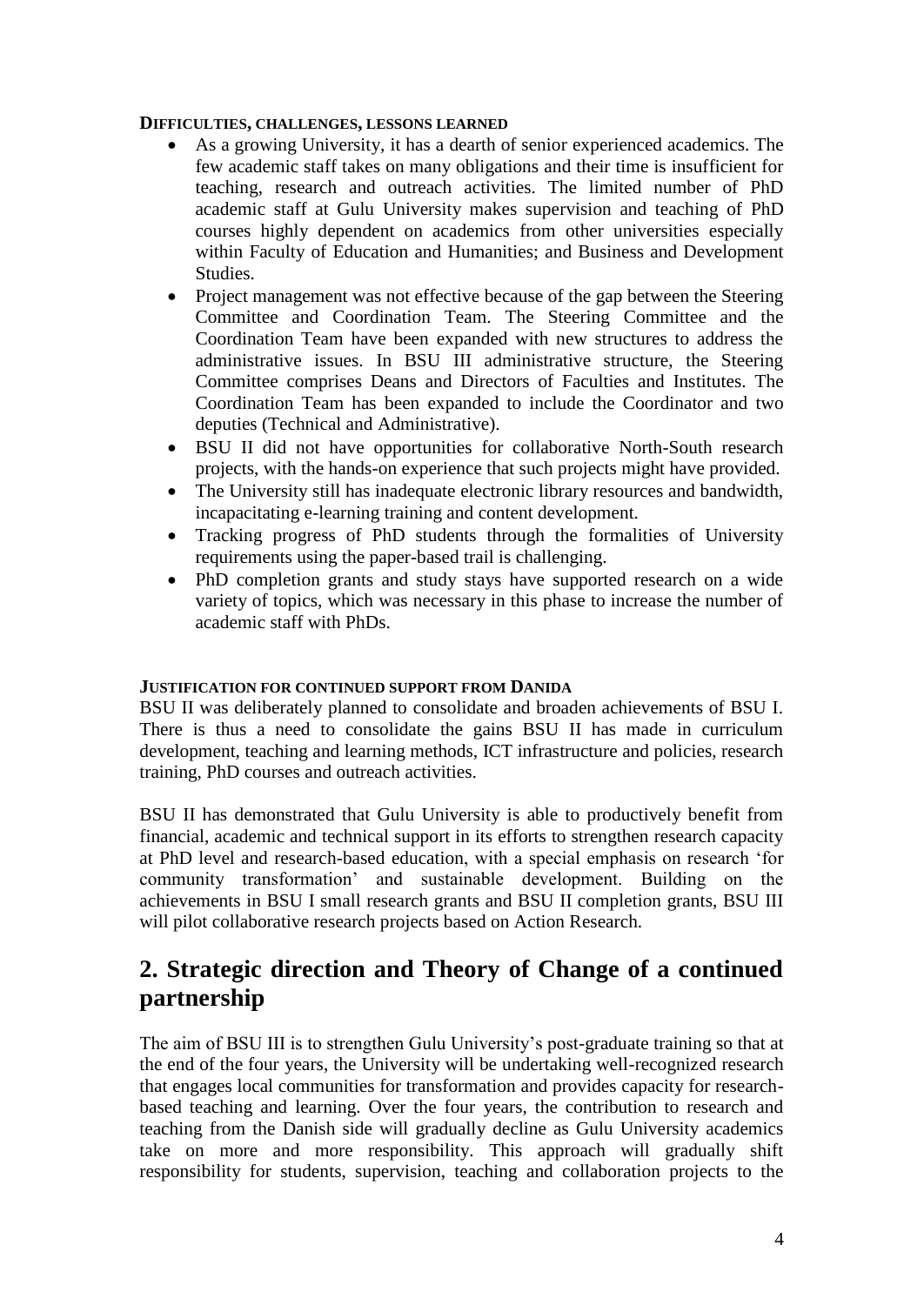Gulu University academics. The joint teaching of cross-cutting courses will progressively be led by Gulu University staff.

**THEORY OF CHANGE:** The changes will be effected through collaboration between academic staff at Gulu University and the four Danish Universities. Part of this collaboration enhances upgrade and use of research infrastructure and administrative systems to benefit Gulu University. The strengthening of Information and Communication Technology (ICT), PBL and e-learning at Gulu University will provide the springboard for these changes. The practice of jointly teaching PhD courses and undertaking collaborative research and knowledge exchange with local communities will contribute to improved capacity for action research. The strengthening of research capacity and orienting toward community engagement enhances teaching and postgraduate programmes. Collaborative research addresses community challenges through action, knowledge exchange and Problem Based Learning. By linking a few selected collaborative action research projects to courses using PBL and to individual research projects, outreach will be more firmly integrated in teaching and research. This will enhance capacity for outreach at both system and individual level. Examples could be a livelihood initiative for single mothers or the introduction of e-learning at a local high school.

The capacity of PhD academics is enhanced at a Post Doc level to achieve good research products and services to improve teaching, research and learning at Gulu University.

The Theory of Change provides outcomes that are consistent with the three outcome areas indicated in Danida´s BSU III concept note, namely: administrative capacity; research and outreach capacity at system level; and research and outreach capacity at individual level. Importantly, the outputs and outcomes will be driven through activities structured and managed partly according to specific themes, partly in areas cutting across these themes and extending to the entire University.

The outcome of this collaboration integrates into the Gulu University institutional framework through mandatory PhD cross-cutting courses, taught across all Faculties and Institutes, while the elective courses are taught in discipline specific areas. The elearning resources are shared by all academic units and other campuses and constituent colleges of Gulu University. The collaborative research activities with north partners support masters and PhDs in addressing community needs based on the PBL approach.

Gender equity is enshrined in Gulu University Gender Policy to ensure equal opportunity to both staff and graduate students in collaborative research, PhD grants and training. The female participation in all levels of implementation shall be at least 40% to meet the basic principles of Gulu University Gender Policy.

### **DEVELOPMENT AND CONSOLIDATION FROM BSU II**

BSU III will consolidate and focus the work of BSU II. The previous three thematic areas in BSU II have been reduced to two thematic areas.

Greater coherence across all activities will be achieved by tighter integration of PhD courses, PhD stipends/completion grants, collaborative research, outreach and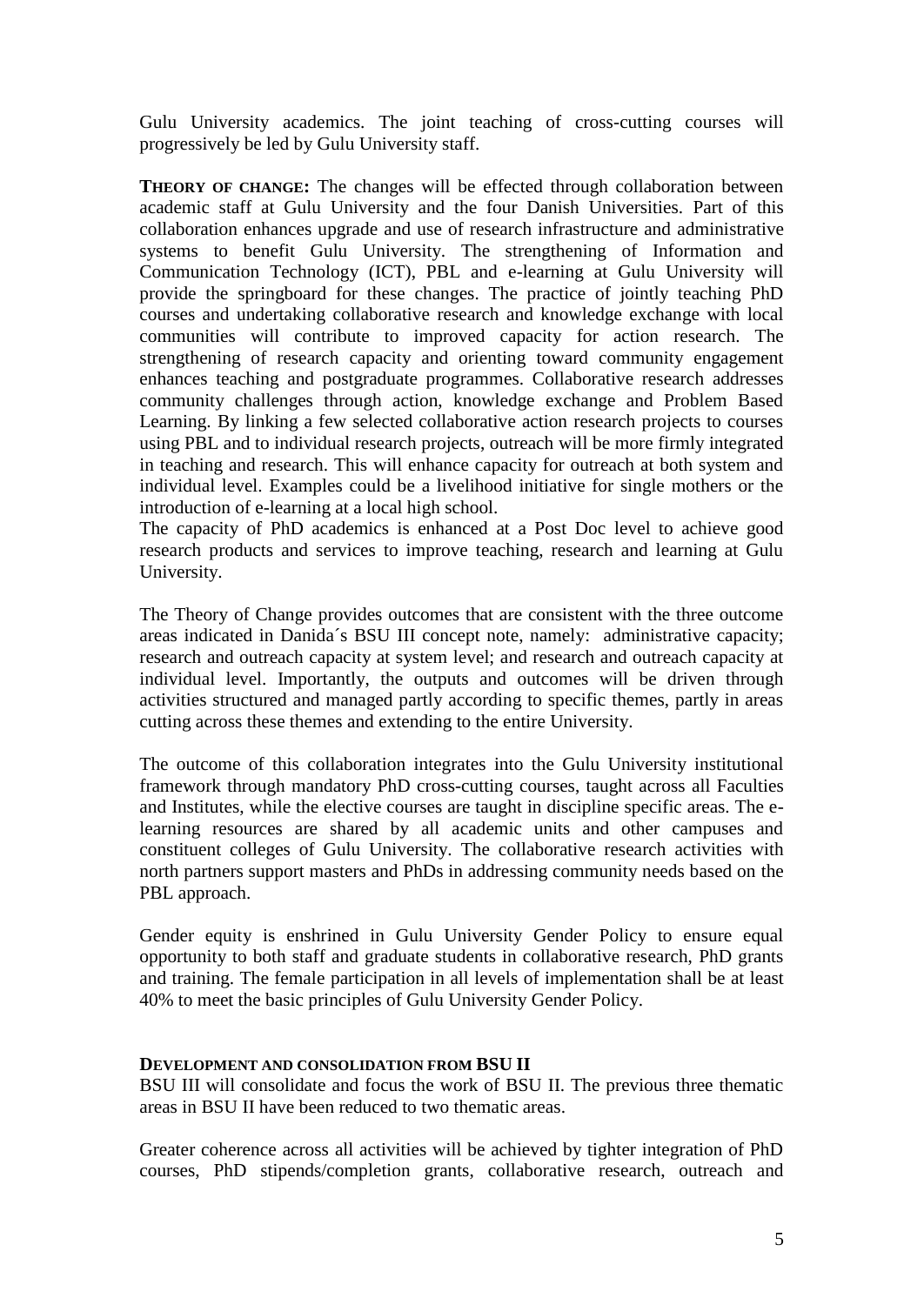ensuring sustainable structures. Collaborative research, which should have an Action Research element, entails cooperation between Danish and Gulu University researchers, and the communities through outreach and PBL. All these activities are embedded within the two thematic areas to ensure synergies in PhD education. Mandatory cross-cutting PhD courses have been identified by Gulu University and we have piloted elective courses for the two thematic areas. The input to these courses by Danish partners has been substantial in BSUII, but will diminish over the course of BSUIII as Gulu University assumes the primary responsibility. Also the Master courses integrating PBL and e-learning that have been piloted in BSUII, will be further consolidated and implemented in BSUIII.

The Institute of Research and Graduate Studies will be strengthened through the introduction of practical ICT management tools for monitoring the progress of Masters and PhD students. The Graduate Handbook, which underwent major revision in BSUII, will be disseminated and implemented in BSUIII. The strengthening of the electronic data infrastructure will support teaching and learning (bandwidth, hardware, software, data-management, training and support).

### **THEMATIC AREAS**

*Transforming education*: Education is intended to be transformative of individuals and society. The government of Uganda through its National Development Plan II (2015/2016-2019/2020) and Vision 2040 emphasises sustainable development through research, science and technology. This supports our intention to undertake humanistic and social science research on transforming education in BSU III.

In post-war northern Uganda, as in the rest of the country, families, government and donors invest enormous resources and great expectations in education as a basis for development. From nursery schools, to primary and secondary schools, to tertiary institutions like vocational schools and universities, to shorter and longer training courses, there are continuing efforts to provide transformative teaching and learning. Early school leaving and lack of correspondence between school curricula and afterschool occupations continue to have significant problems. Training, seminars, and workshops have become major activities for instruction and learning after primary level, yet they are seldom studied as forms of education.

New education policies are being rolled in, but they are not correctly implemented due to some unforeseen consequences.

Education itself is in need of, and is undergoing, transformation. The introduction of new pedagogical approaches and technologies is reckoned to have significant potential. At Gulu University, and elsewhere, e-learning and Problem-Based Learning (PBL) are being introduced. Research is needed on the modalities, benefits, consequences and challenges of these approaches, individually and in combination. We therefore seek to examine questions such as: how do new pedagogical approaches relate to conventional pedagogical methods and how they contribute to community engagement and innovation.

*Rights, resources and gender in post-war development*: Northern Uganda suffered serious abuses of human and civil rights during the 20-year civil war, and conflicts continue over procedures for settling the many 'post wars conflicts' that have ensued after the end of encampment. The statutory fora for justice and dispute resolution do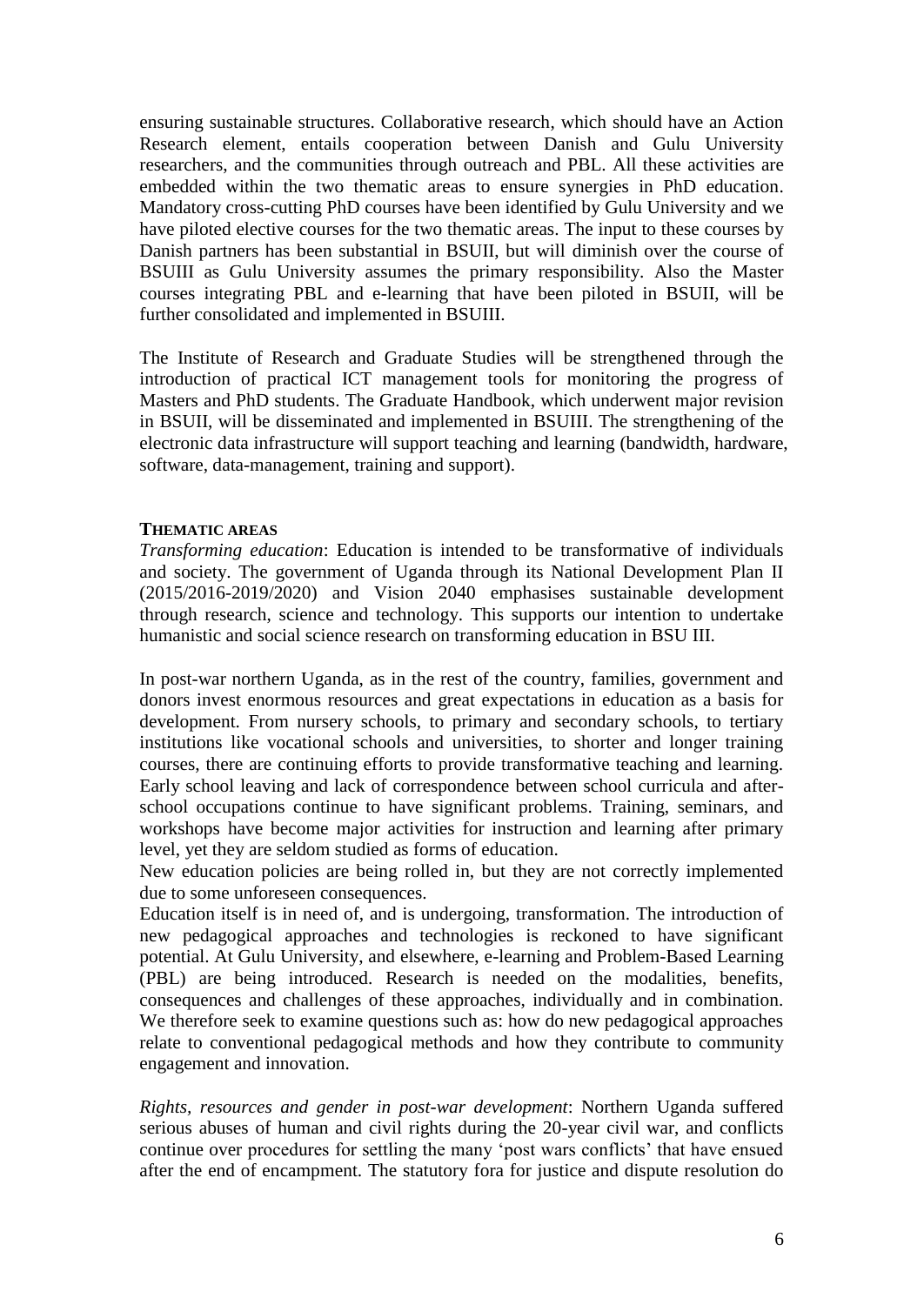not function well, and other instances are called into play, such as traditional and clan leaders, Acholi Religious Leaders Peace Initiative (ALPI), the police, Justice Law and Order Sector (JLOS), Refugee Law Project (RLP) and various NGOs. The University through the Institute of Peace and Strategic Studies has established collaboration with Cultural Leaders in the Greater North and Acholi Religious Leaders' Peace Initiative (a local NGO in Gulu) to research and educate the community in areas of justice, peace building, dispute and conflict resolution. Collaborative research is needed on the principles of rights, mediation, and restitution that underpin the legal fora and on their implementation and consequences for equity, equality and conflict prevention. Such research is relevant in northern Uganda and in the wider region, where violence is still ongoing.

Related to these questions of rights are questions about access to resources such as land, money, and other means of livelihood. As in most patrilineal societies, access has long been skewed in favour of senior males. Relations between men and women, and between youth and elders, have been deeply affected by war and encampment, and to some extent also by policies and interventions to empower women and youth. Expectations have changed faster than reality and gender relations especially are often characterized by tension. In popular and development discourse, youth are often identified as a problem to which interventions should offer solutions. Many aspects of life—livelihood, education, marriage, sexual and reproductive health—are affected by changes, and desires for change, in gender and generational relations. Focus will be on gender and generation in relation to resource access.

Within these thematic areas, the aim is to establish Research Group to increase activities and support them beyond the BSU project.

### **EMPHASIS ON OUTREACH AND INNOVATION**

The refined thematic areas open possibilities for more outreach and for working with non-academic, economic, social and civil society actors. Outreach components and interaction with local organisations and communities, such as specific schools and small-scale enterprises, will be incorporated in all the research and researcher training efforts described above. The innovative pedagogical and study methods (PBL and elearning) piloted with Master of Education Planning Management and Master of Business Administration (MBA) students in BSU II will be rolled out to other masters courses like Master of Arts in Public Administration, Master in Information and Communication Technology for Development (ICT4D), PhD cross-cutting courses and the collaborative research projects in BSU III. A Danish civil society organisation, Access2innovation, building on principles of triple helix collaboration (a network between University, private sector and Community) will partner with Gulu University/Danish Universities to strengthen innovation and community outreach and support in developing and pilot testing new business models. Gulu University in collaboration with Civil Society Organizations and Communities work to alleviate problems within the specific thematic areas. Further to community outreach, PBL involving communities directly will be initiated. These could be in relation to actual challenges in the North as the refugee situation and other community pressing issues emerge.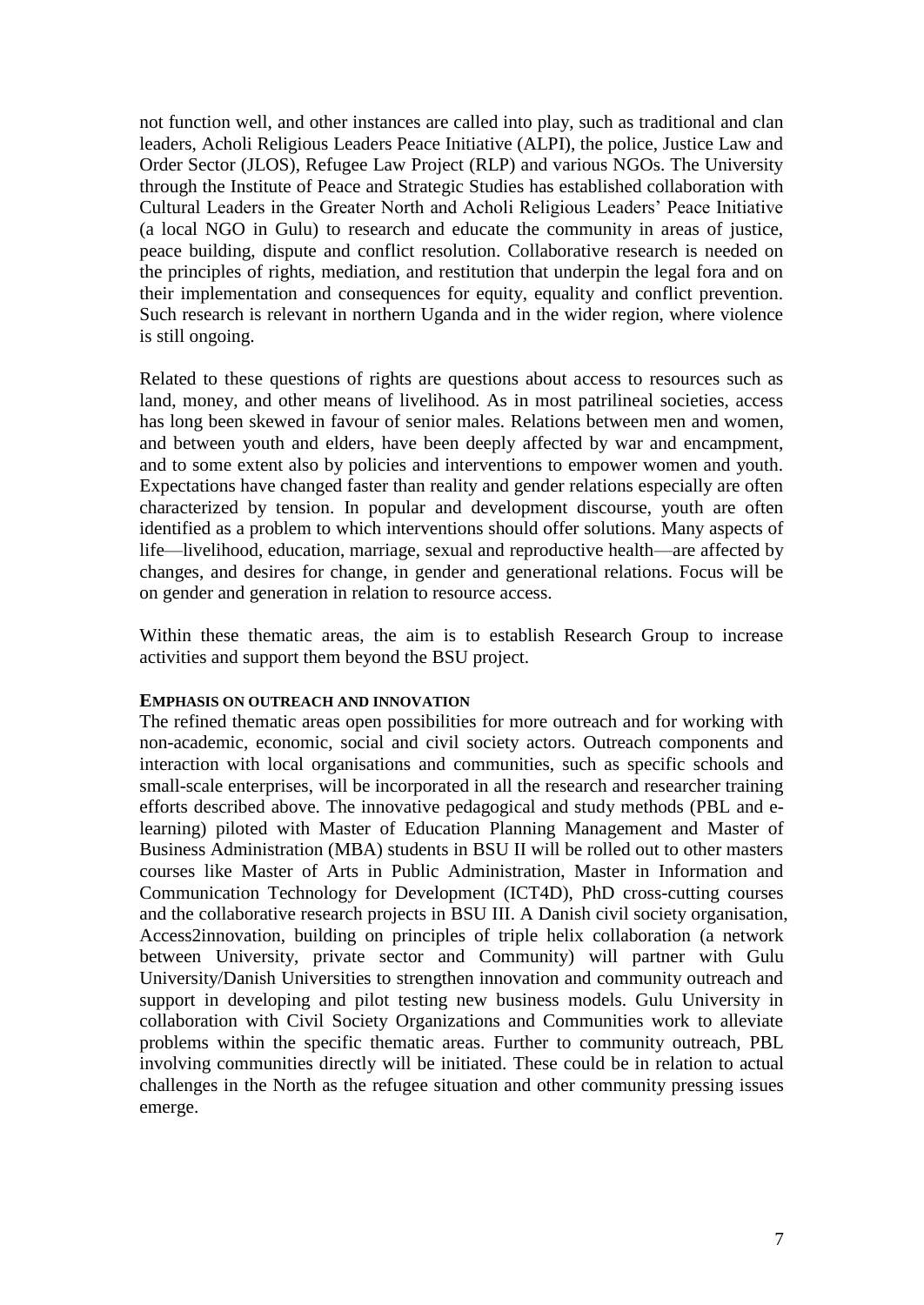### **SYNERGIES**

BSU III continues collaboration with the FFU funded project Governing Transition in Northern Uganda: Trust and Land (aka TrustLand). There is also synergy with another FFU project: Post-conflict Mobility: Challenges and Potentials for Primary Health Care in Northern Uganda. The Dept. of Anthropology, University of Copenhagen, has worked with several research capacity enhancement projects supporting Makerere University and Roskilde University has similar experiences from collaboration with the Centre for Basic Research and Makerere University researchers in the late 1990s and early 2000s. Gender research at Gulu University has constructive interaction, including researcher training collaboration, with the Makerere University School of Gender in Kampala, ALPI, JLOS and Police.

Gulu University has development projects with other collaborating partners. The collaboration with University of New South Wales aims at improving the quality of teaching and e-learning at Gulu University at undergraduate level. The African Development Bank (AfDB) project focuses on infrastructure development, science and technology. Makerere University-SIDA project focuses capacity at Masters and PhD levels in partner public universities in Uganda. Gulu University is a beneficiary with 13 PhD positions to be registered at Makerere. These projects have different foci to this application; however they also share some common interests. They are well coordinated to ensure synergies. As an example, the BSU-supported LMS platform is being used by all projects and faculties in the University.

### **UPSCALING BEYOND THOSE DIRECTLY INVOLVED**

To institutionalize BSU, the Director of the Institute for Research and Graduate Studies (IRGS) and the Director for Planning and Development have been included in the Steering Committee. Regularizing PhD education will be possible through use of the revised Handbook. Cross-cutting courses and electronic monitoring systems will be introduced by IRGS to support research, learning and outreach activities. In addition, IRGS will oversee the implementation of PBL and e-learning in the masters program.

# **3. Objectives, Outcomes and Outputs**

*Development objective*: Significant social problems in northern Uganda are addressed through uptake of collaborative research that generates knowledge relevant for community transformation, as well as research-based teaching (PBL) that prepares graduates for working with such problems by 2021.

*Immediate objective***:** Academic staff undertake selected collaborative/action research projects with local economic and social actors and engage students in problem-based learning together with those actors by 2019

### **Work package 1: Research and Teaching Infrastructure, Services and Facilities**

**Outcome 1**. Administrative frameworks, facilities and services for research strengthened by 2021.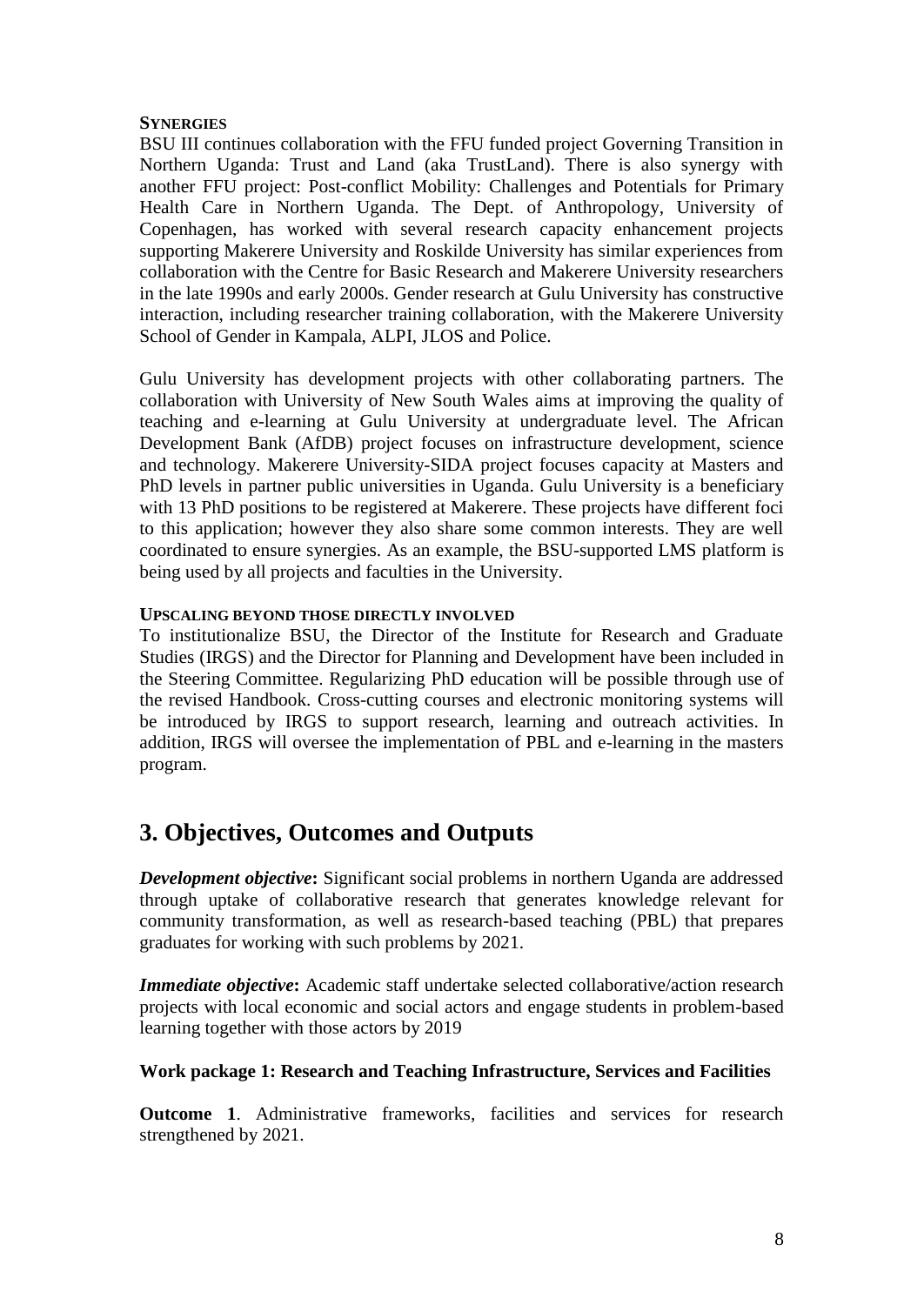**Output 1.1** IRGS functions with accessible electronic monitoring of Masters and PhD progress and Faculties, Institutes and Supervisors use the system by 2020.

**Output 1.2** Plagiarism software is acquired and taken into use. Research outputs quality assured by 2020.

**Output 1.3** By 2019 IRGS and the Library create repository of Masters and PhD thesis accessible to researchers and students.

**Output 1.4** By 2021 the e-campus strategy for GULU has been established. A campus-wide learning platform (Moodle) is implemented and taken into use by management, staff and students. Staff and students have access to and are using relevant e-resources and regularly collaborating with external partners through ICT. A technical and IT-didactic support desk has been established.

**Output 1.5** Gulu University Research Agenda for the BSU III thematic areas reviewed and disseminated to the stakeholders by 2018.

**Output 1.6.** A Grant Desk to support development of grant proposals and applications is functioning by 2020.

**Output 1.7** Gulu University staff administers and manage BSU and other external grants efficiently by 2018.

### **Work Package 2: Collaborative research organization and post graduate teaching**

**Outcome area 2.** By 2021 collaborative research and outreach capacity are improved by strengthening organisation and systems for postgraduate teaching and learning, building on and reinforcing on-going research. Courses and PhD projects will preferably be tied to a limited number of collaborative action research projects.

**Output 2.1** Mandatory cross-cutting PhD courses and elective thematic PhD courses within the thematic areas (i. *Transforming education and ii. Rights, resources and gender in post-war development)* developed and taught by Gulu University staff and partners by 2020.

**Output 2.2** PBL principles and e-learning practices integrated into at least three graduate course units in different programmes by 2019. Blended learning will be encouraged so that a pilot of selected course units from Humanities and Social Sciences are delivered on the LMS as well as using PBL principles. Rolled out to at least five programmes in 2021.

**Output 2.3** Two thematic research networks (i. *Transforming education and ii. Rights, resources and gender in post-war development)* established with external and other tertiary education institutions by 2020. Collaborative research, seminars, and conferences provide platform for establishing active networks. Regular public lectures/debates organized at the University and talk shows hosted on local radio stations.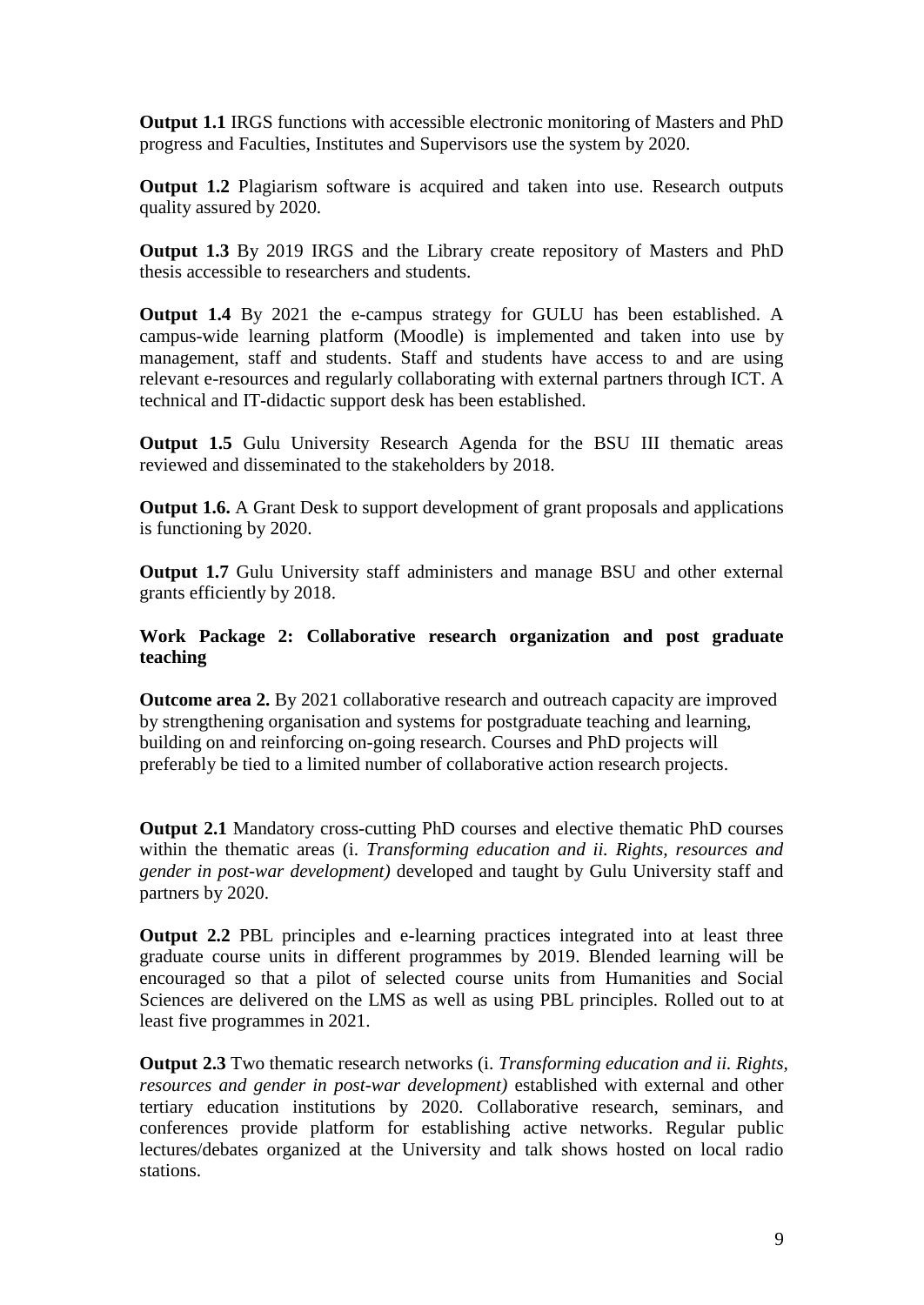### **Work Package 3: Collaborative research and outreach at the levels of individuals**

**Outcome area 3.** By 2021 collaborative research and outreach capacity within the thematic areas (i. *Transforming education and ii. Rights, resources and gender in post-war development)* are improved by strengthening research, postgraduate teaching and learning and networks at the level of individuals. This will be achieved through the triple helix (a network between University, private sector and Community) approach and action research on community needs identified through PBL. A limited number of collaborative and action research projects to be coordinated with existing PhD and masters projects.

**Output 3.1** Communities, private sector and/or social actors are actively engaged in innovative projects and collaborative research on Rights, Resources and Gender. Practitioners (government, NGO, civil society) participate in Gulu University courses and dialogues by 2019; joint articles submitted for publication by 2020, active networks established with stakeholders by 2021.

**Output 3.2** Communities, private sector and/or social actors are actively engaged in innovative projects and collaborative research on Transforming Education. This research will examine the implementation of e-learning and PBL at Gulu University, and will also address transformation of education, teaching and learning in selected schools by 2021. Practitioners (government, NGO, civil society) participate in Gulu University courses and dialogues by 2019; joint articles submitted for publication by 2020, active networks established with stakeholders by 2021

**Output 3.3** Each PhD student is affiliated with one of the thematic networks. Joint brown bag lunches are organized on a regular basis. PhDs are afforded opportunity to make at least two presentations of their research to peers within their disciplines and one conference by 2019. All scholars are called for to do presentations of draft research papers.

**Output 3.4** At least two competitive research grant proposals developed in response to calls and submitted within the thematic areas by 2019.

**Output 3.5** PhD projects on *Rights, Resources, and Gender* completed by 2021.

**Output 3.6** PhD projects on *Transforming Education* completed by 2021.

### **4. Risks and Mitigation Measures**

The most significant risk factor remains the major justification for the BSU III project: Gulu University is a young university with severe resource constraints. There are relatively few PhD staff and very heavy workloads for those on the thematic areas. An activity work plan and time plan will be developed to ensure effective use of the limited human resources.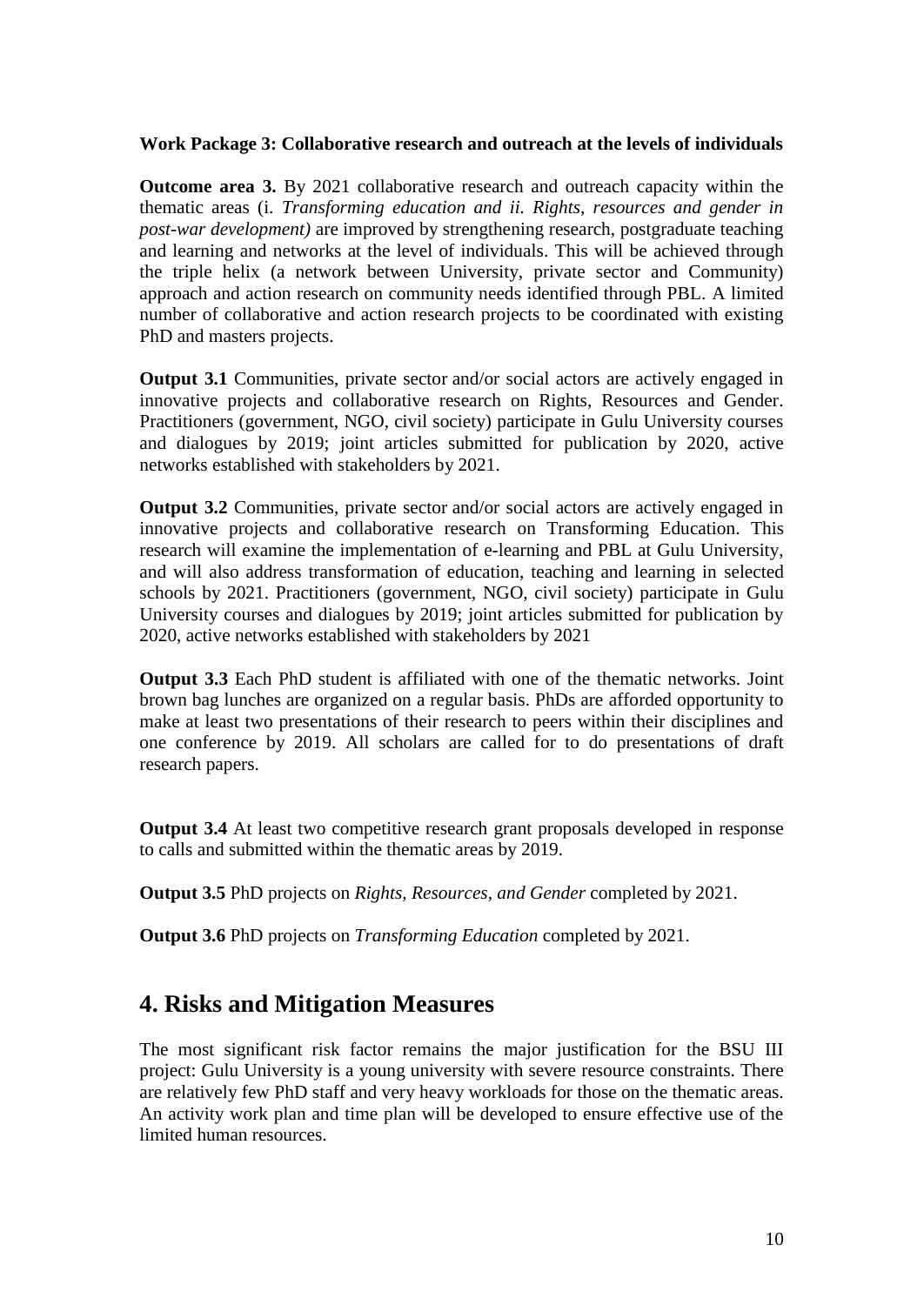Another risk factor involves coordinating activities between North and South. Many of the collaborative activities – courses, workshops, and training sessions – are necessarily structured by the academic calendars in Gulu and in Denmark. To reach our target groups at Gulu, most activities must be squeezed into about 8 months – basically August-November, January-February and perhaps March-April. These are also busy academic months in Denmark and there is a risk that some Danish partners will not be able to coordinate travel with other partners in specific months. However this risk will be mitigated by careful planning through identification of alternative researchers from Gulu University and the Danish partners. In some cases, Gulu University staff will deliver while the north partners participate online. Where expertise is lacking, the south-south collaboration could be possible. In the four-year implementation period, continuous realignment of plans will be undertaken to mitigate the identified risks.

There is a risk of insufficient logistical support for fieldwork since the project does not have transport. Gulu University shall be requested for faculty and institute vehicles for fieldwork and the project will fuel these vehicles.

Staff turnover is a challenge due to brain drain. The University management is aware of the challenge of staff turnover. It has a promotional and retention policy. In addition, Gulu University bonding policy of five years after PhD completion is applied to the academic staff. It also has a refund policy should a member leave the University service before prior to the bonding period.

There are risks that lie outside of the University control. Key components of the project depend on the Internet connectivity. In spite of Gulu University being connected to the national fibre backbone with a stable internet connection, there are often fibre breakdowns on the national backbone. The project uses mobile routers to maintain connectivity.

Periodic power outages (load shedding) are experienced. Mitigation involves making use of Gulu University and BSU back-up generators. Power back-up batteries (inverters) have been procured for the Server room to ensure constant electricity supply and Internet connectivity.

Institutional risks: programmes and collaborative activities in Gulu University have been disrupted by staff and students' strikes during BSU II. This may re-occur but, based on past experience, these can be handled administratively.

# **5. Sustainability and Continuation**

BSU project activities at Gulu University are institutionalised and receive budgetary considerations. IT-infrastructure for learning has been established and the operational cost is budgeted at Gulu University

Gulu University Graduate Handbook is a BSU output providing guidelines for graduate studies at the Institute of Research and Graduate Studies. It has been approved and implementation will be supported so that Faculties and Institutes use it as a guide in research and graduate training.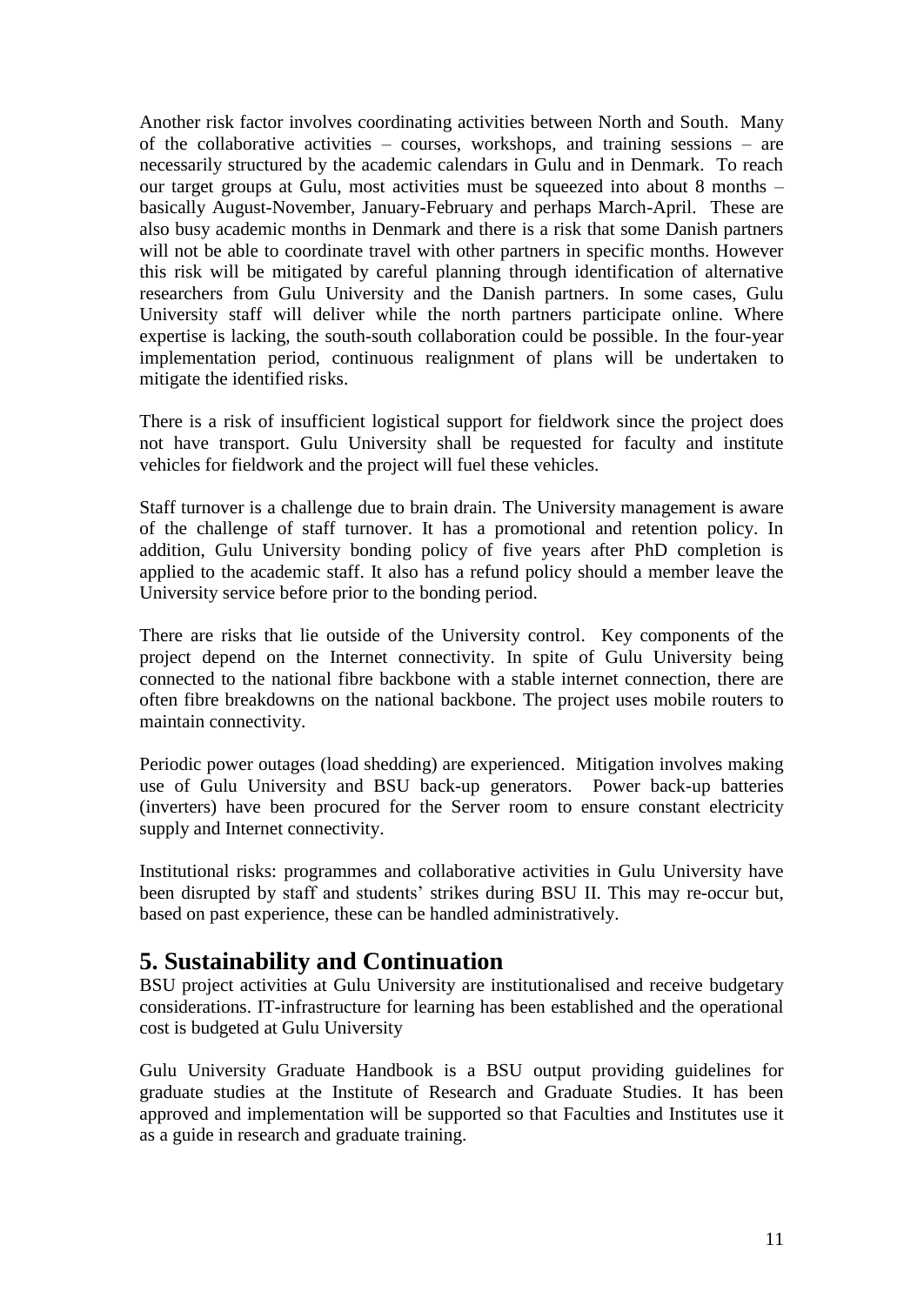Human resource development in the proposed areas of capacity development at Gulu through graduate training and research are improving. The project has boosted PhD completion rates thus improving staff capacity for research and teaching.

GU staff is gradually assuming more responsibility in teaching the cross-cutting and elective thematic courses. Staff capacity in PhD supervision is gradually improving as staff in the Humanities and Social Sciences are upgrading their academic credentials and benefitting from workshops on supervision.

Grant applications are on the rise at Gulu University especially in Humanities and Social Sciences. This will complement the activities under the BSU project.

Support to teaching practice in the Faculty of Education and Humanities has enabled the integration of innovative pedagogy in the training of teachers in the undergraduate and graduate programmes. This is further rolled out into the community.

Innovative pedagogies have been integrated into the Graduate curriculum. Implementation of Master of Education Planning, Management and Administration (EPMA) approved by National Council for Higher Education (NCHE) begins in 2017/2018 academic year.

Synergies with other collaborations as University of New South Wales supporting undergraduate teaching and learning; and SIDA building staff capacity in Masters and PhD research complement each other enhancing sustainability.

Gulu University staff are being trained in grants application writing to build their capacity to apply for competitive grants.

Through BSU support and other collaborations, local expertise is being realized. Qualified staff for research, teaching and outreach in the University are gradually increasing.

The University support to IRGS through research funds is provided for in the budget in spite of it being minimal.

# **6. Coordination, Learning, Partnership and Management of BSUIII-support**

The consortium for BSU III builds on longstanding relationships established during BSU I, BSU II, MAGAART project and through research cooperation in FFU projects in Uganda. The consortium comprises Gulu University and academic departments at Aalborg University (AAU), University of Copenhagen (UCPH), University of Southern Denmark (SDU) and Roskilde University (RUC) and is a continuation of the consortium in BSU II. Partners in BSU II have been maintained based on thematic areas, expertise and good working relations. Further selection criteria were based on expertise in research and teaching. UCPH and SDU as experts in legal pluralism and transitional justice, which are relevant to Northern Uganda post war situation; UCPH contributing through resource persons and research in the field of Anthropology; RUC contributing through resource and expertise in Gender and International Development, and Aalborg contributing in the areas of Pedagogy and IT (PBL and E-Learning). The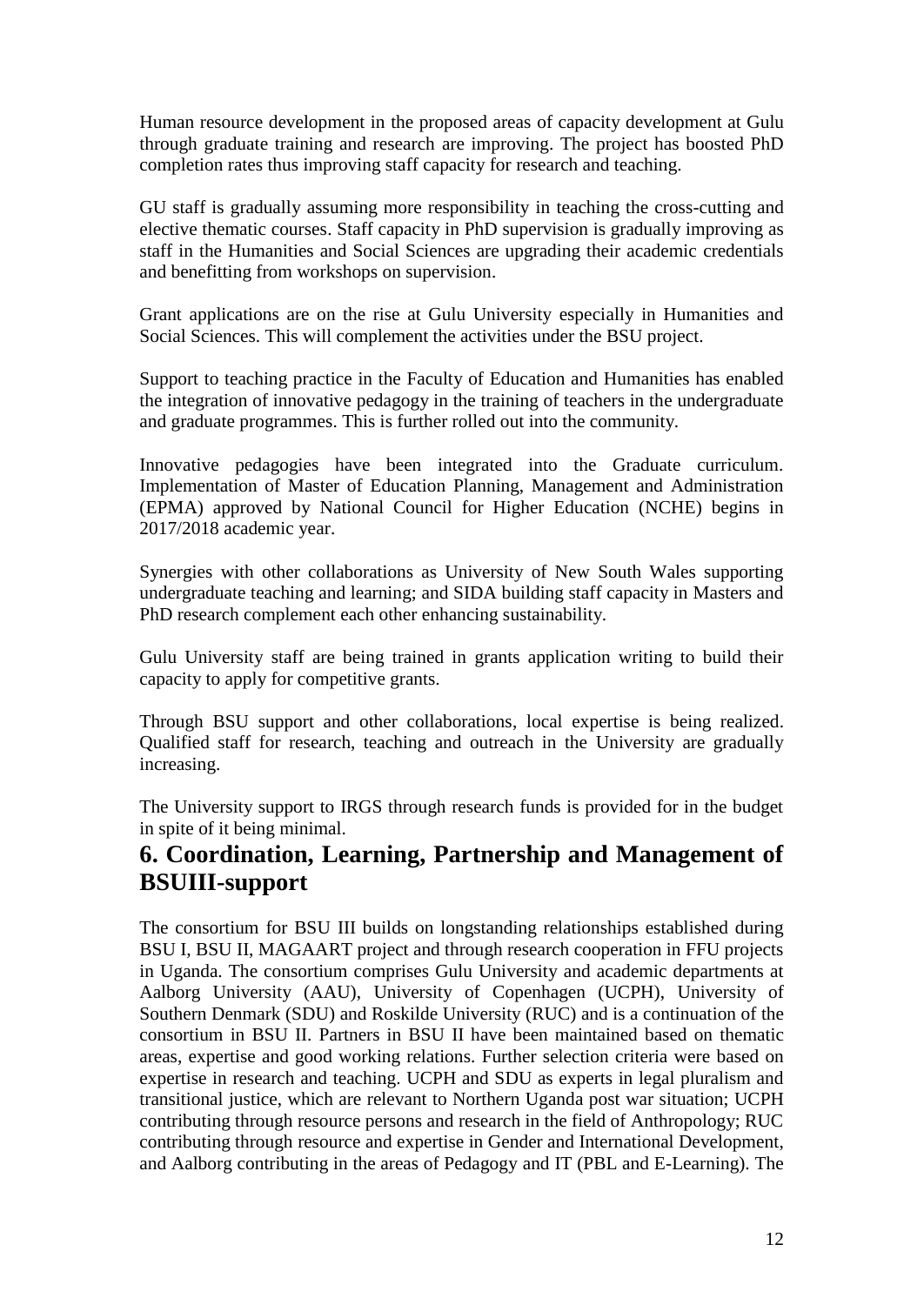north partner institutions have provided support to PhD supervision, teaching, research and mentorship. They continue to provide support in strengthening capacity at Gulu University in research and teaching through implementation of innovative pedagogical and study methods such as PBL, e-Learning and Action research at graduate level. Taken together, they have the expertise to contribute to both mandatory cross-cutting courses and elective thematic courses and the further consolidating of the master programme. Several of the north partners have experience doing research in post-war northern Uganda. Having departments as partners ensures commitment and support for the individual Danish researchers. The consortium will also ensure to engage and involve students from the Danish departments in the project through internships, projects and thesis writing. Aalborg University will coordinate the Danish partners.

It is the joint responsibility of Gulu University and Danish partners, under the leadership of the South University, to ensure a proper and goal-oriented management of the programme activities, including reporting procedures, financial management and accounting.

On the Gulu side, responsibility lies with the Steering Committee. It will be composed of the Deans of the Faculty of Education and Humanities, Business and Development Studies, the Directors of the Institute of Research and Graduate Studies, Institute of Peace and Strategic Studies and Planning and Development. From time to time the committee can co-opt members with specialized knowledge and skills. For continuity, Assoc. Prof. Charles Okumu will be the chairperson of the steering committee on appointment by the Vice Chancellor (Principal Investigator). The steering Committee shall meet quarterly or when need arises. It is responsible for supervision and monitoring of the coordination team, ensuring that the objectives are being met in a timely manner, and reporting to the Vice Chancellor on a quarterly basis.

### **6.1 GULU UNIVERSITY BSU III COORDINATION**

The day-to-day management of the project shall be undertaken by the Coordination Team. A new management structure is setup with a Coordinator assisted by two deputies. For continuity, the BSU II Deputy Coordinator will coordinate; assisted by former Work Package leaders.

Coordinator: Ms. Agatha Alidri,

Deputy Coordinator, Administration: Ms. Judith Awacorach

Deputy Coordinator, Technical: Mr. Geoffrey Tabo Olok

Project Accountant: Mr. Ojwiya Vincent Olango

The Coordination Team is responsible for communication, activities implementation, accounting, and reporting.

The Coordination Team, the Steering Committee, the project accountant and senior management will be trained to manage BSU III and other external grants. The purpose of the training is to ensure that all external projects are appropriately managed for the benefit of the university as a whole.

The Coordination Team, assisted by the Steering Committee, will organize a workshop to disseminate lessons learnt from BSU II and introduce the thematic areas in BSU III. This will ensure university understanding of the role of BSU in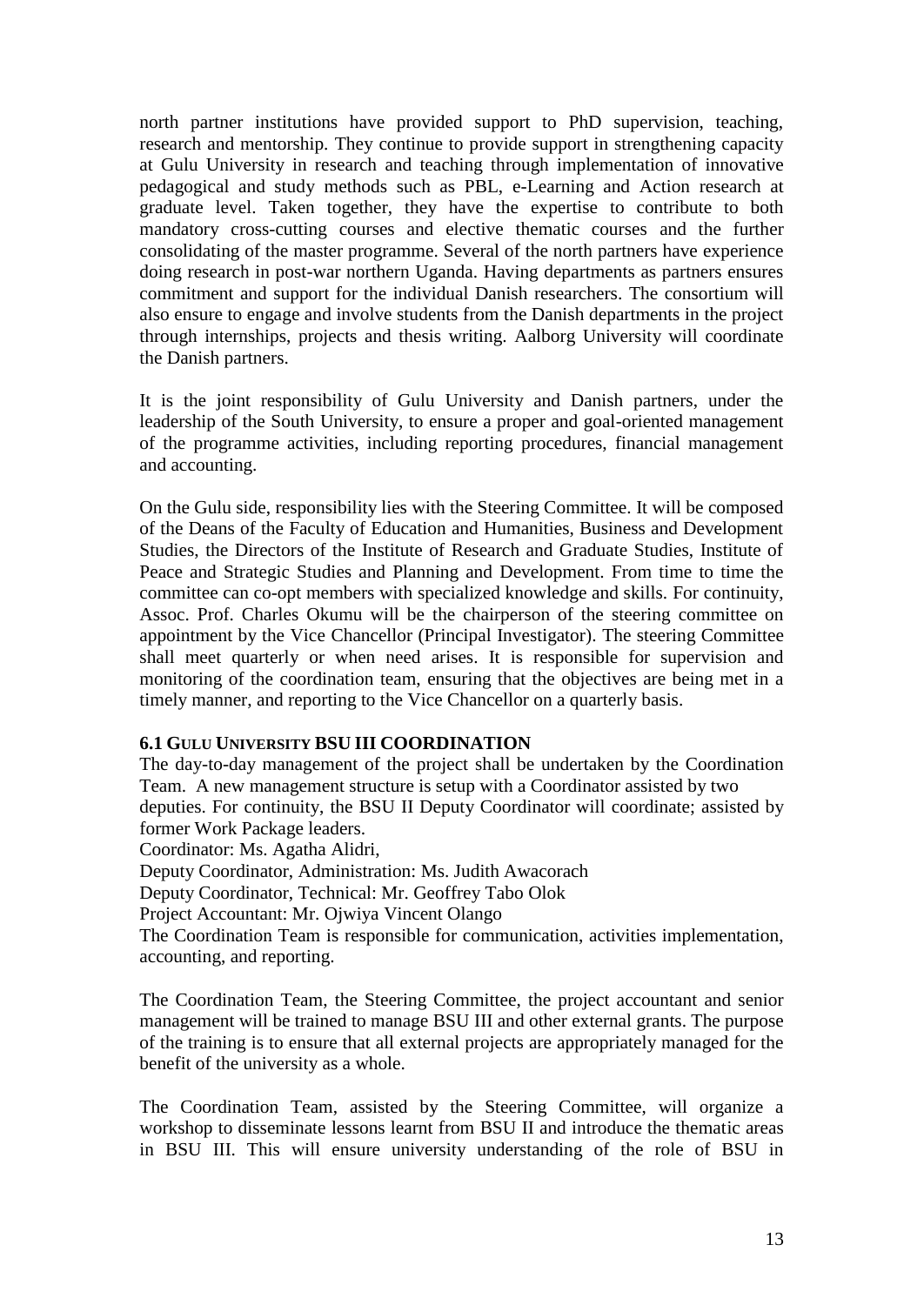institutional and community development in line with the University motto: 'For Community Transformation'.

To manage the joint responsibility of the partners, an executive committee will be formalized comprising five members: two members from GU, including the project coordinator, and two members from DK, including the Danish coordinator; the committee will be chaired by the Chairperson Steering committee Gulu University. The executive committee will hold meetings every 3 months, either electronically or in person. The executive committee will appoint Teams of Work Package Leaders from both South and North to ensure coherence, content coverage and thematic depth.

### **6.2 DANISH BSU III COORDINATION**

On the Danish side, the consortium will be hosted at Aalborg University (AAU). The lead Department will be Department of Communication and Psychology. The coordination of the Danish team will be handed over to Lone Dirckinck-Holmfeld, AAU. For continuity, Michael Whyte and Susan Whyte, the previous coordinators, will remain on the team. Lone Dirckinck-Holmfeld, as a former dean and research coordinator of previous DFC and EU-projects, has the capacity to coordinate this kind of complex partnership. The Danish group has organised itself in a steering committee with representatives from each partner university.

### **6.3 PARTNERSHIP**

Gulu University will continue to collaborate with Maseno University e-campus in the area of ICT with specific emphasis on e-learning and management of Gulu Learning Management System (LMS), which was developed in collaboration with Maseno University. Maseno University e-campus will also continue to support the training of the academic and technical staff in content development, design for teaching and learning materials.

Other donors supporting GU will be consulted on an individual basis in order to learn from one another, avoid overlaps and explore synergies. Coordination happens in practice through the IRGS and the Office of Planning and Development. Where assistance is targeted toward the same area at GU (eg ICT or PhD stipends), coordination is ensured through the GU staff who are the most knowledgeable about needs, existing and planned support, and activities.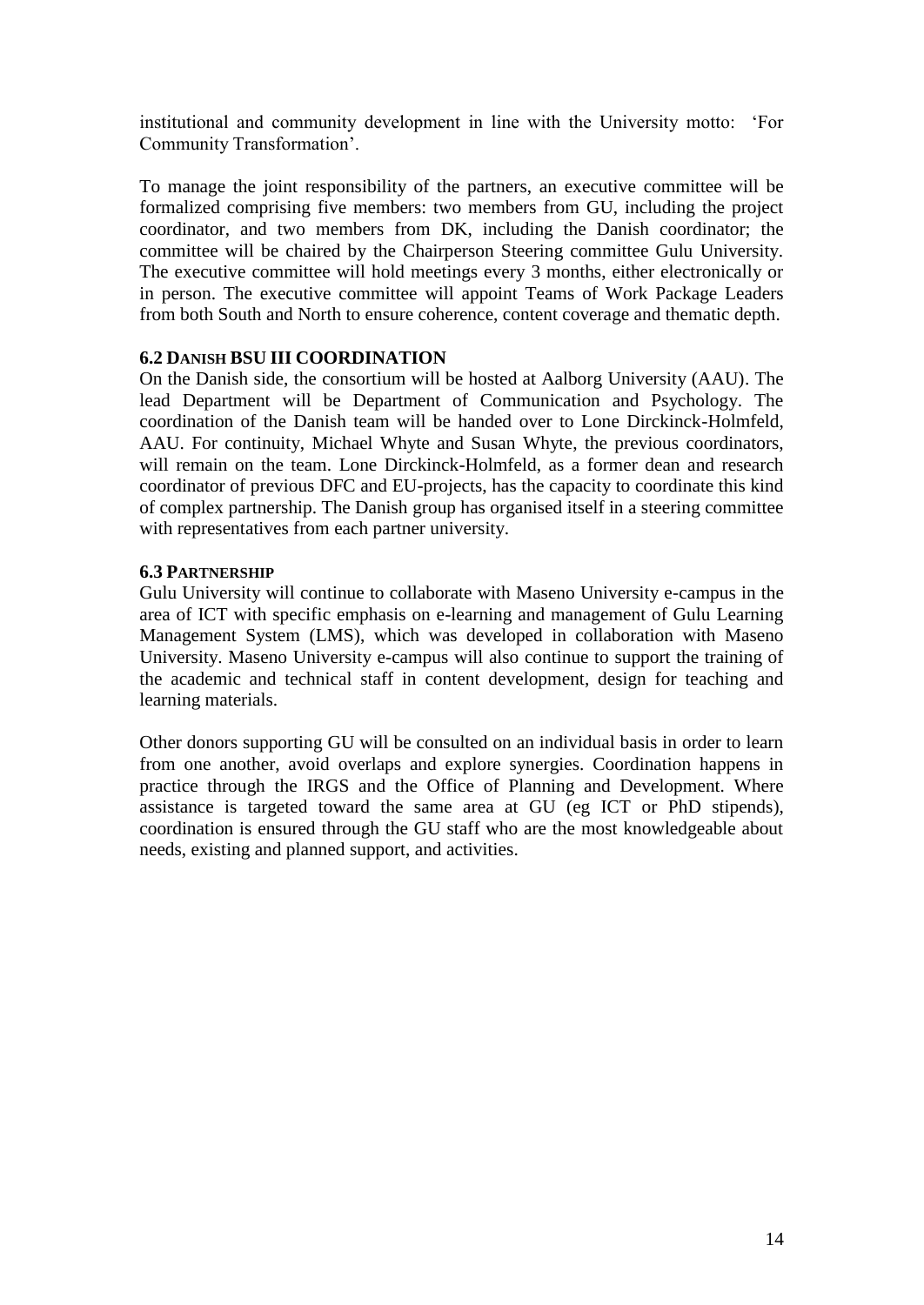# **Budget for BSU III Activities, Gulu University - 2017-2021**

| Outcome<br>Area | <b>Immediate</b><br>Objective                                                               | <b>Main Output</b>                                                                                                                                                                                                                                                                                                                        |                    | <b>Indicative Budget</b> |                  |
|-----------------|---------------------------------------------------------------------------------------------|-------------------------------------------------------------------------------------------------------------------------------------------------------------------------------------------------------------------------------------------------------------------------------------------------------------------------------------------|--------------------|--------------------------|------------------|
|                 |                                                                                             |                                                                                                                                                                                                                                                                                                                                           | Gulu<br><b>DKK</b> | <b>DK DKK</b>            | <b>Total DKK</b> |
| 1               | <b>Research and</b><br><b>Teaching</b><br>Infrastructure,<br><b>Services and Facilities</b> | Administrative frameworks, facilities and services for research<br>strengthened by 2021.                                                                                                                                                                                                                                                  |                    |                          |                  |
|                 |                                                                                             | 1.1 IRGS functions with accessible electronic monitoring of Masters and<br>PhD progress and Faculties, Institutes and Supervisors use the system by<br>2020.                                                                                                                                                                              | 72,000             |                          | 72,000           |
|                 |                                                                                             | 1.2 Plagiarism software is acquired and taken into use. Research outputs<br>quality assured by 2020.                                                                                                                                                                                                                                      | 100,000            | 20,000                   | 120,000          |
|                 |                                                                                             | 1.3 By 2019 IRGS and the Library create repository of Masters and PhD<br>thesis accessible to researchers and students.                                                                                                                                                                                                                   | 70,000             | 50,000                   | 120,000          |
|                 |                                                                                             | 1.4 By 2021 a campus-wide learning platform (Moodle) is implemented<br>and taken into use by management, staff and students. Staff and<br>students have access to and are using relevant e-resources and regularly<br>collaborating with external partners through ICT. A technical and IT-<br>idactic support desk has been established. | 600,000            | 75,000                   | 675,000          |
|                 |                                                                                             | 1.5 Gulu University Research Agenda for the BSU III thematic areas<br>reviewed and disseminated to the stakeholders by 2018.                                                                                                                                                                                                              | 51,000             | 40,000                   | 91,000           |
|                 |                                                                                             | 1.6. A Grant Desk to support development of grant proposals and<br>applications is functioning by 2020.                                                                                                                                                                                                                                   | 50,000             | 40,000                   | 90,000           |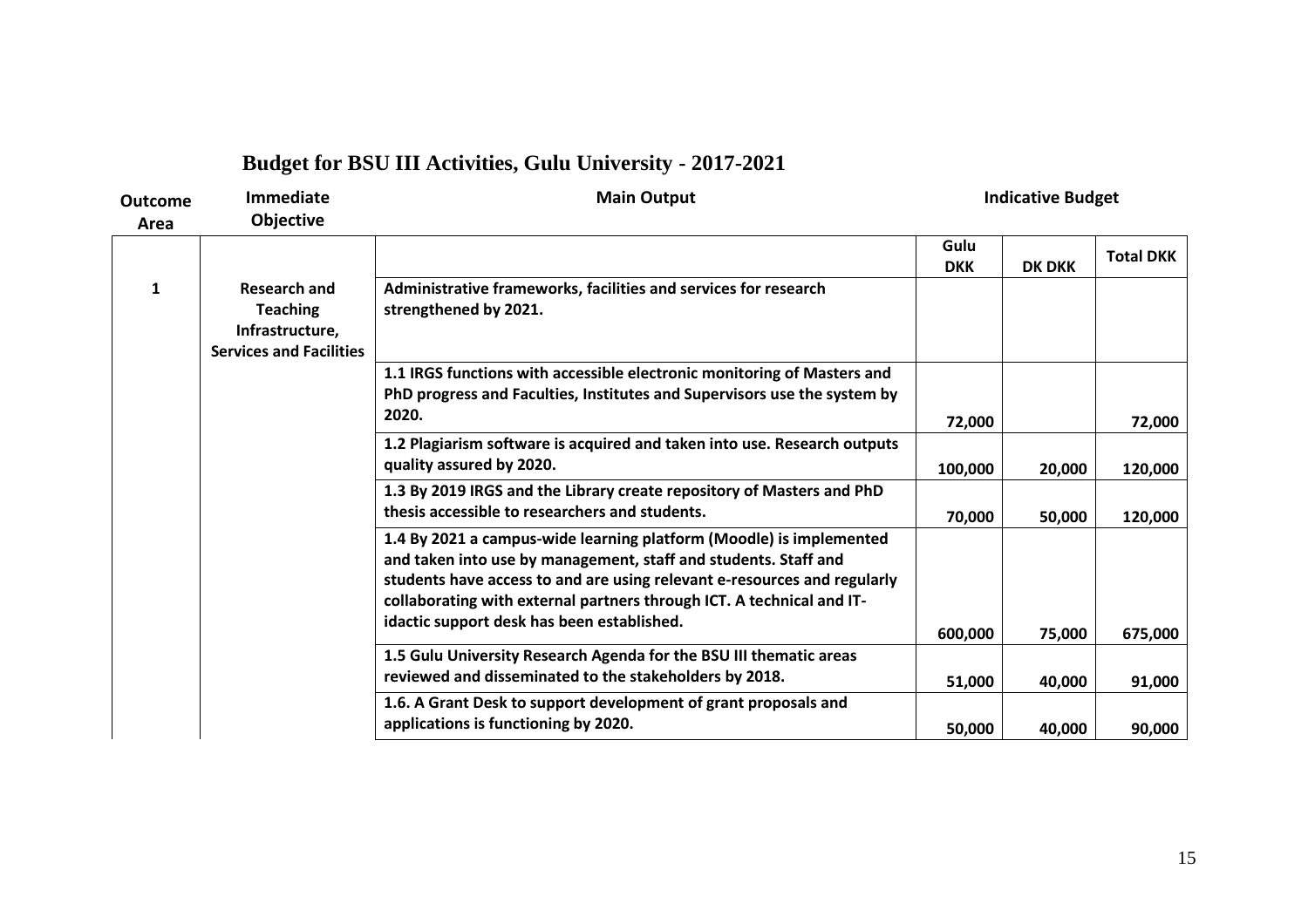|                          |                                                                                | 1.7 Gulu University staff administers and manage BSU and other external<br>grants efficiently by 2018.                                                                                                                                                                                                                                                                                                                                  | 70,000               |                      | 295,000                |
|--------------------------|--------------------------------------------------------------------------------|-----------------------------------------------------------------------------------------------------------------------------------------------------------------------------------------------------------------------------------------------------------------------------------------------------------------------------------------------------------------------------------------------------------------------------------------|----------------------|----------------------|------------------------|
| Sub Total outcome area 1 |                                                                                |                                                                                                                                                                                                                                                                                                                                                                                                                                         |                      | 225,000              | 1,238,000              |
| $\mathbf{2}$             | <b>Collaborative</b><br>research organization<br>and post graduate<br>teaching | By 2021 collaborative research and outreach capacity are improved by<br>strengthening organisation and systems for postgraduate teaching and<br>learning, building on and reinforcing on-going research. Courses and PhD<br>projects will preferably be tied to a limited number of collaborative<br>action research projects.                                                                                                          |                      |                      |                        |
|                          |                                                                                | 2.1 Mandatory cross-cutting and elective thematic PhD courses within<br>the thematic areas (i. Transforming education and ii. Rights, resources<br>and gender in post-war development) developed and taught by Gulu<br>University staff and partners by 2020.                                                                                                                                                                           | 290,000              | 600,000              | 890,000                |
|                          |                                                                                | 2.2 PBL principles and e-learning practices integrated into at least three<br>graduate course units in different programmes by 2019. Blended learning<br>will be encouraged so that a pilot of selected course units from<br>Humanities and Social Sciences are delivered on the LMS as well as using<br>PBL principles. Rolled out to at least five programmes by 2021.                                                                | 580,000              | 600,000              | 1,180,000              |
|                          |                                                                                | 2.3 Two thematic research networks (i. Transforming education and ii.<br>Rights, resources and gender in post-war development) established with<br>external and other tertiary education institutions by 2020. Collaborative<br>research, seminars, and conferences provide platform for establishing<br>active networks. Regular public lectures/debates organized at the<br>University and talk shows hosted on local radio stations. |                      |                      |                        |
|                          |                                                                                | Sub Total outcome area 2                                                                                                                                                                                                                                                                                                                                                                                                                | 580,000<br>1,450,000 | 600,000<br>1,800,000 | 1,180,000<br>3,250,000 |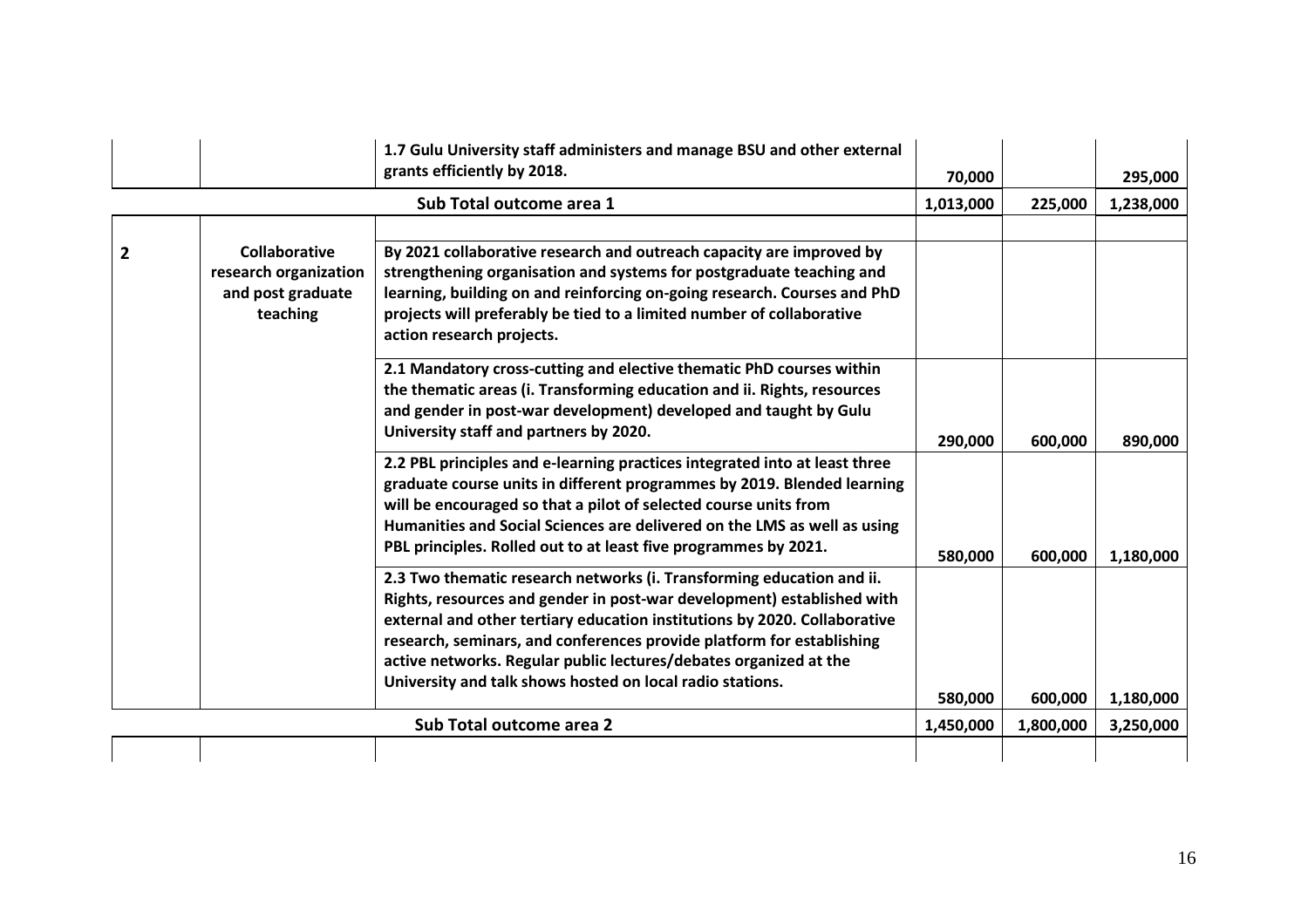| 3 | <b>Collaborative</b><br>research and<br>outreach at the levels<br>of individuals | By 2021 collaborative research and outreach capacity within the thematic<br>areas (i. Transforming education and ii. Rights, resources and gender in<br>post-war development) are improved by strengthening research,<br>postgraduate teaching and learning and networks at the level of<br>individuals. This will be achieved through the triple helix (a network<br>between University, private sector and Community) approach and action<br>research on community needs identified through PBL. A limited number<br>of collaborative and action research projects to be coordinated with<br>existing PhD and masters projects. |         |         |           |
|---|----------------------------------------------------------------------------------|-----------------------------------------------------------------------------------------------------------------------------------------------------------------------------------------------------------------------------------------------------------------------------------------------------------------------------------------------------------------------------------------------------------------------------------------------------------------------------------------------------------------------------------------------------------------------------------------------------------------------------------|---------|---------|-----------|
|   |                                                                                  | 3.1 Communities, private sector and/or social actors are actively engaged<br>in innovative projects and collaborative research on Rights, Resources<br>and Gender. Practitioners (government, NGO, civil society) participate in<br>Gulu University courses and dialogues by 2019; joint articles submitted<br>for publication by 2020, active networks established with stakeholders by<br>2021.                                                                                                                                                                                                                                 | 530,000 | 650,000 | 1,180,000 |
|   |                                                                                  | 3.2 Communities, private sector and/or social actors are actively engaged<br>in innovative projects and collaborative research on Transforming<br>Education. This research will examine the implementation of e-learning<br>and PBL at Gulu University, and will also address transformation of<br>education, teaching and learning in selected schools by 2021.<br>Practitioners (government, NGO, civil society) participate in Gulu<br>University courses and dialogues by 2019; joint articles submitted for<br>publication by 2020, active networks established with stakeholders by<br>2021                                 |         |         |           |
|   |                                                                                  |                                                                                                                                                                                                                                                                                                                                                                                                                                                                                                                                                                                                                                   | 550,000 | 650,000 | 1,200,000 |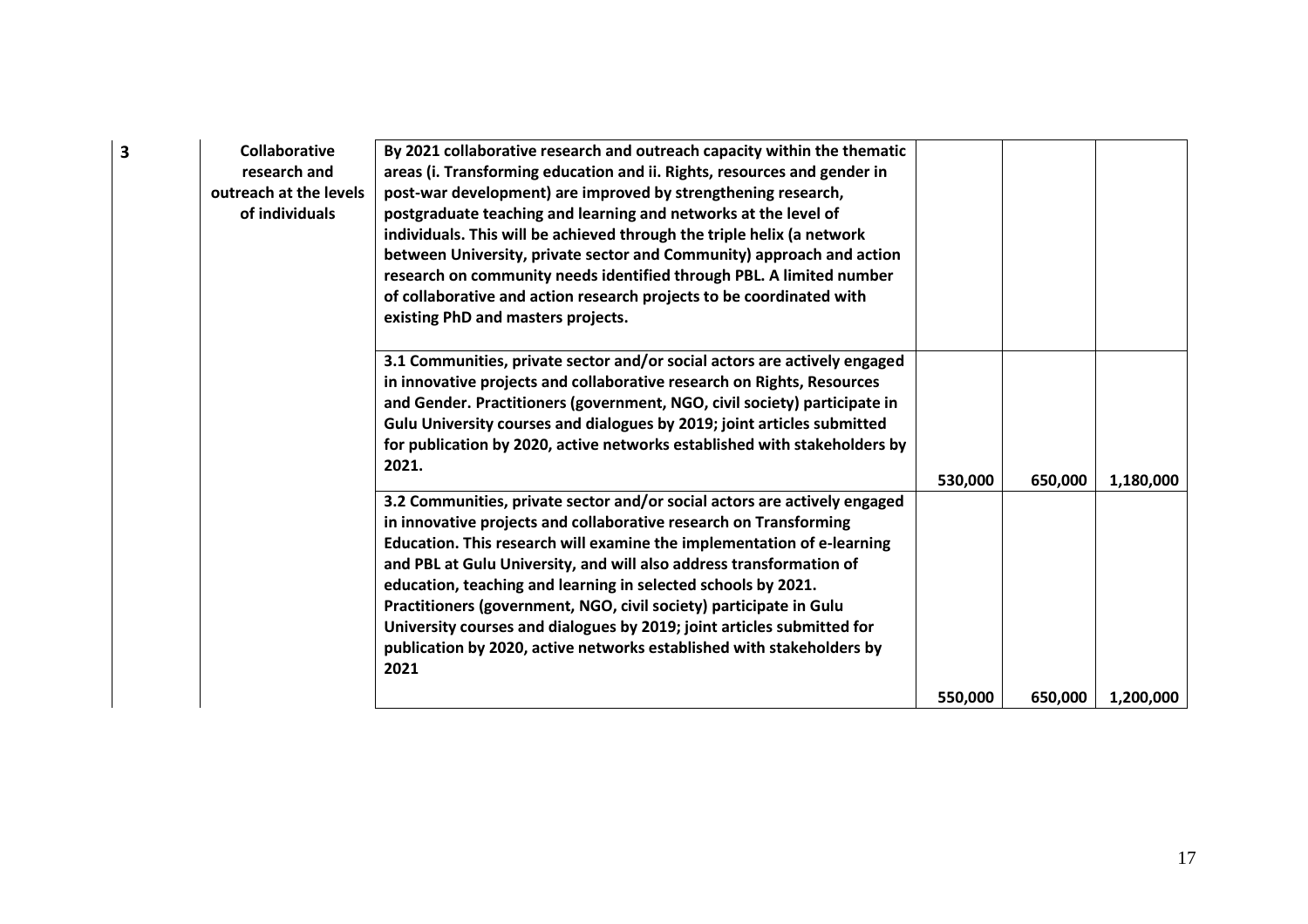|                    |                          | 3.3 Each PhD student is affiliated with one of the thematic networks.<br>Joint brown bag lunches are organized on a regular basis. PhDs are<br>afforded opportunity to make at least two presentations of their research<br>to peers within their disciplines and one conference by 2019. All scholars<br>are called for to do presentations of draft research papers. |           |           |           |
|--------------------|--------------------------|------------------------------------------------------------------------------------------------------------------------------------------------------------------------------------------------------------------------------------------------------------------------------------------------------------------------------------------------------------------------|-----------|-----------|-----------|
|                    |                          | 3.4 At least two competitive research grant proposals developed in<br>response to calls and submitted within the thematic areas by 2019.                                                                                                                                                                                                                               | 300,000   | 300,000   |           |
|                    |                          |                                                                                                                                                                                                                                                                                                                                                                        | 23,000    | 40,000    |           |
|                    |                          | 3.5 PhD projects on Rights, Resources and Gender completed by 2021                                                                                                                                                                                                                                                                                                     | 150,000   | 250,000   | 400,000   |
|                    |                          | 3.6 PhD projects on Transforming Education completed by 2021.                                                                                                                                                                                                                                                                                                          | 150,000   | 250,000   | 400,000   |
|                    | Sub Total outcome area 3 |                                                                                                                                                                                                                                                                                                                                                                        |           |           | 3,843,000 |
|                    |                          | Sub Total outcome areas 1, 2 and 3                                                                                                                                                                                                                                                                                                                                     | 4,166,000 | 4,165,000 | 8,331,000 |
|                    |                          | Coordination (GU) at 8% of total GU budget                                                                                                                                                                                                                                                                                                                             | 333,280   |           | 333,280   |
|                    |                          | Overhead cost (DK) (max 20 % of total DK expenditure)                                                                                                                                                                                                                                                                                                                  |           | 833,000   | 833,000   |
|                    |                          | Overhead cost and Bank charges (max 12 % of total GU expenditure)                                                                                                                                                                                                                                                                                                      | 499,920   |           | 499,920   |
| <b>Grand Total</b> |                          |                                                                                                                                                                                                                                                                                                                                                                        | 4,999,200 | 4,998,000 | 9,997,200 |
|                    |                          | External Audit (Gulu)                                                                                                                                                                                                                                                                                                                                                  | 80,000    |           |           |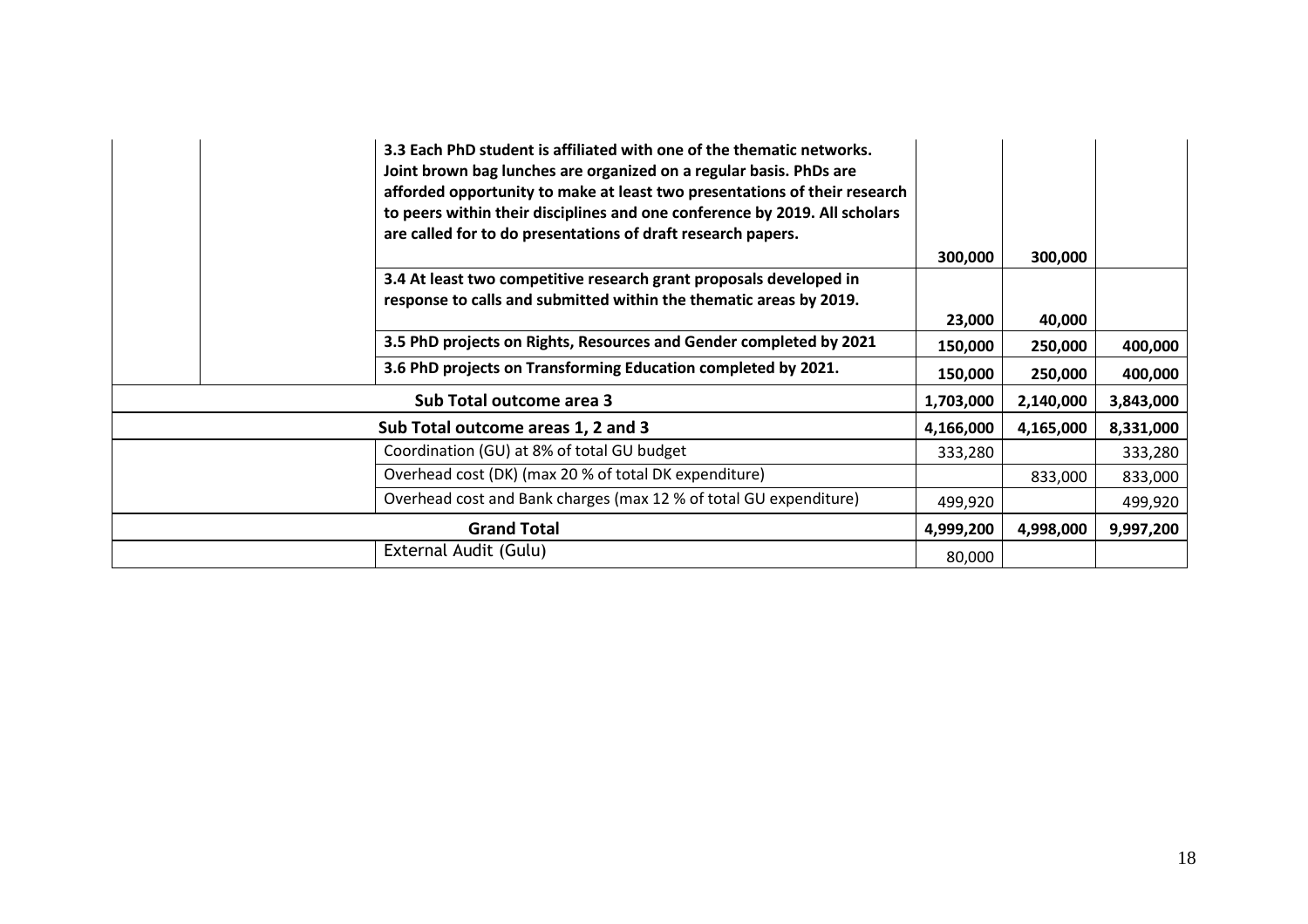### **Annex 1.**

### **Background Information on Gulu University**

Gulu University is one of the eight public universities in Uganda located in Laroo Division, Gulu Municipality in northern Uganda. It is about four kilometers from Gulu City Centre. The university was opened in 2002. The Government of the Republic of Uganda established Gulu University as a public university in northern Uganda by statutory instrument No. 31 of 2003 which was made on the 14th day of May 2003 to the Uganda Gazette No. 29 Vol. XCVI dated 25th June 2003. Gulu University, through its programmes, is set to make significant contributions to peace, stability, reconstruction and sustainable development.

Initially the University was named Gulu University of Agriculture and Environmental Science and was to specialize mainly in agricultural mechanization; however it was proposed that it should focus beyond agricultural mechanization with a mission to produce high-level human resources that can effectively participate in solving the social and economic problems of the country. It was then renamed Gulu University. The university started with one faculty and one institute namely Faculty of Science Education and Institute of Human Resource Development. Currently it has six faculties and two institutes namely: Faculty of Medicine, Faculty of Agriculture and Environment, Faculty of Science, Faculty of Education and Humanities, Faculty of Business and Development Studies, Faculty of Law, Institute of Peace and Strategic Studies and Institute of Research and Graduate Studies.

The University through its Mission, Vision and Goal is set to serve as a launch-pad for equitable development with emphasis on rural transformation and sustainable development.

- 1. The Vision of Gulu University is to be a leading institution for promotion of community transformation and industrialization for sustainable development.
- 2. Its Mission is to expand access to higher education, conduct applied research and provide quality professional training for the delivery of appropriate services directed towards social transformation and conservation of biodiversity.
- 3. The key Goals of the university are: human resources and development, research publication and consultancies, community outreach services, information and communication technology, library and information services, and prudent financial management.

Gulu University recognizes the importance of partnerships and networks at national and international levels to achieve greater impact in its contribution towards sustainable development and social transformation.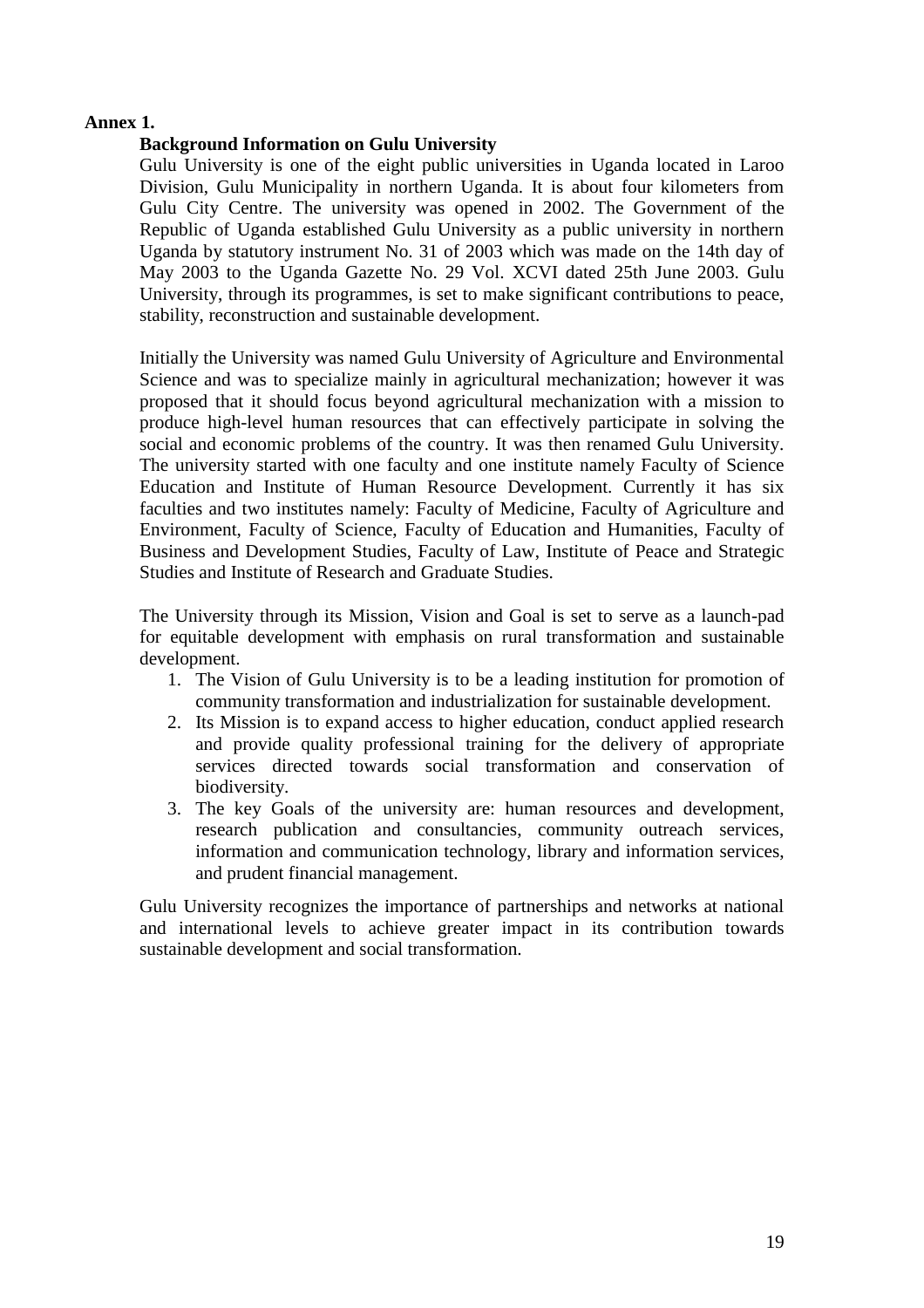| <b>SN</b>      | Faculties/Institutes                               | No. of PhDs |
|----------------|----------------------------------------------------|-------------|
|                | <b>Faculty of Business and Development Studies</b> | 03          |
| $\overline{2}$ | <b>Faculty of Medicine</b>                         | 12          |
| 3              | <b>Faculty of Education and Humanities</b>         | 04          |
| $\overline{4}$ | Faculty of Law                                     | 01          |
| 5              | <b>Faculty of Science</b>                          | 10          |
| 6              | Faculty of Agriculture and Environment             | 11          |
| $\tau$         | Institute of Peace and Strategic Studies           | 04          |
|                | <b>Grand</b> total                                 | 45          |

# **Annex 2. Gulu University list of Academic Staff with PhDs**

### **Annex 3.Gulu University Approved Budget 2016/2017**

| <b>FACULTY</b>                              | YR1 | YR II | YR III | <b>YRIV</b>              | <b>YRV</b> | <b>TOTAL</b> |
|---------------------------------------------|-----|-------|--------|--------------------------|------------|--------------|
| Faculty of Business & Development           |     |       |        |                          |            |              |
| <b>Studies</b>                              | 60  | 56    | 55     | $\overline{\phantom{0}}$ |            | 171          |
| <b>Faculty of Science</b>                   | 20  | 11    | 12     | $\overline{\phantom{0}}$ |            | 43           |
| Faculty of Agriculture and                  |     |       |        |                          |            |              |
| Environment                                 | 40  | 37    | 33     | 36                       |            | 146          |
| <b>Faculty of Medicine</b>                  | 50  | 53    | 52     | 52                       | 53         | 260          |
| <b>Faculty of Education and Humanities</b>  | 70  | 73    | 66     | $\overline{\phantom{0}}$ |            | 209          |
| <b>Total</b>                                | 240 | 230   | 218    | 88                       | 53         | 829          |
|                                             |     |       |        |                          |            |              |
| <b>PRIVATELY SPONSORED STUDENTS</b>         |     |       |        |                          |            |              |
| <b>FACULTY</b>                              |     |       |        |                          |            |              |
| Faculty of Business & Development           |     |       |        |                          |            |              |
| <b>Studies</b>                              | 800 | 607   | 673    | $\overline{a}$           |            | 2080         |
| <b>Faculty of Science</b>                   | 118 | 69    | 82     | 0                        | $\Omega$   | 269          |
| Faculty of Agriculture and                  |     |       |        |                          |            |              |
| Environment                                 | 145 | 94    | 49     | 26                       |            | 314          |
| <b>Faculty of Medicine</b>                  | 110 | 142   | 116    | 23                       | 22         | 413          |
| <b>Faculty of Education and Humanities</b>  | 323 | 346   | 272    | $\overline{a}$           |            | 941          |
| Institute of Peace and Strategic            |     |       |        |                          |            |              |
| <b>Studies</b>                              | 20  | 8     |        |                          |            | 28           |
| Faculty of Law                              | 60  |       | 15     | 15                       |            | 90           |
|                                             | 157 |       |        |                          |            |              |
| Sub-Total                                   | 6   | 1266  | 1207   | 64                       | 22         | 4135         |
| <b>Grand Total for Gulu University Main</b> | 181 |       |        |                          |            |              |
| Campus                                      | 6   | 1496  | 1425   | 152                      | 75         | 4964         |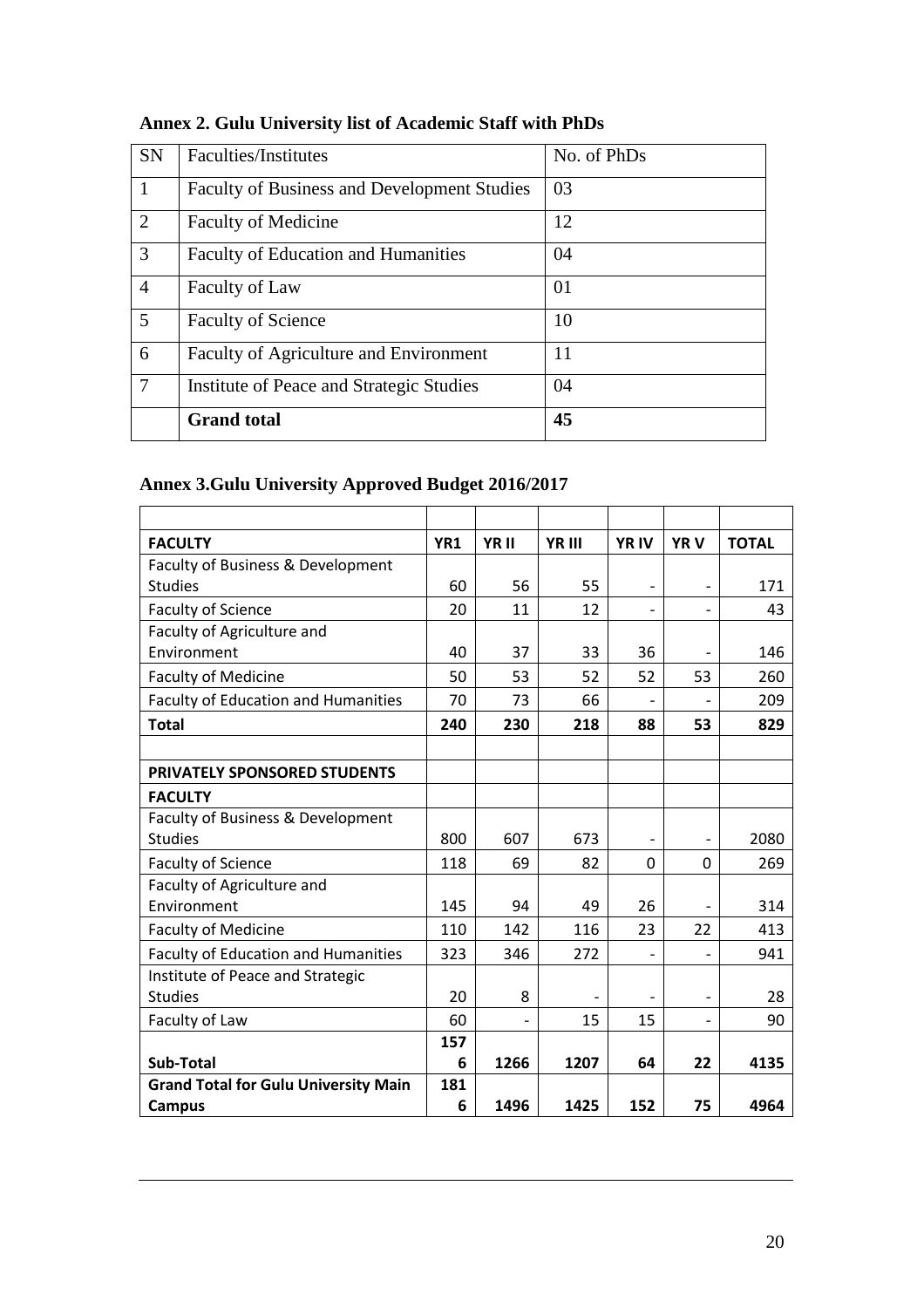### **Gulu University Approved Budget 2016/2017-Kitgum Campus**

| <b>PROGRAMME</b>                                    | <b>YR1</b> | <b>YR11</b> | <b>YR 111</b> | <b>YRIV</b>                  | <b>YRV</b> | <b>TOTAL</b> |
|-----------------------------------------------------|------------|-------------|---------------|------------------------------|------------|--------------|
| Faculty of Business & Development<br><b>Studies</b> |            |             |               |                              |            |              |
| <b>Bachelor of Business Administration</b>          | 50         | 22          | 21            | $\qquad \qquad \blacksquare$ |            | 93           |
| <b>Bachelor of Public Administration</b>            | 50         | 10          | 26            | $\qquad \qquad \blacksquare$ |            | 86           |
| Sub-Total                                           | 100        | 32          | 47            | $\overline{\phantom{0}}$     |            | 179          |
|                                                     |            |             |               |                              |            |              |
| Faculty of Education and Humanities                 |            |             |               |                              |            |              |
| <b>Bachelor of Arts Education</b>                   | 50         | 20          | 24            | $\qquad \qquad \blacksquare$ |            | 94           |
| <b>Bachelor of Arts Education-Holiday</b>           |            |             |               |                              |            |              |
| Programme (Modular)                                 | 50         |             | 14            | $\qquad \qquad \blacksquare$ |            | 64           |
| Sub-Total                                           | 100        | 20          | 38            | $\overline{\phantom{0}}$     |            | 158          |
| <b>Total</b>                                        | 200        | 52          | 85            | $\overline{\phantom{a}}$     |            | 337          |
|                                                     | 2,01       |             |               |                              |            |              |
| <b>Overall Total</b>                                | 6          | 1,548       | 1510          | 152                          | 75         | 5301         |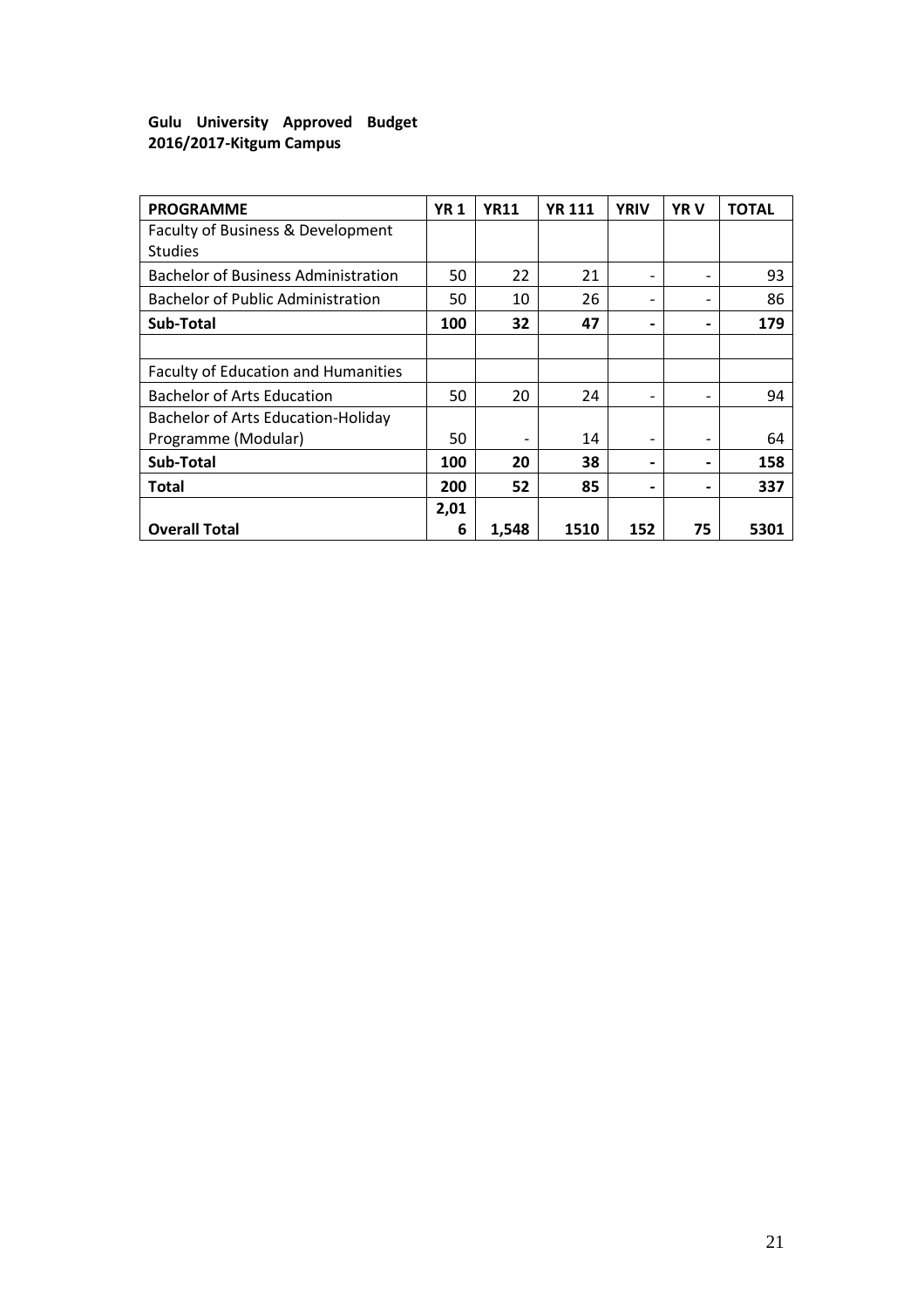### **Annex 4. SUMMARY OF APPROVED INCOME FOR FY 2016/17**

| <b>Item</b>                    | <b>Approved Total</b><br><b>Budget 2015/16</b> | <b>Actual July-Dec</b><br>2015 |                  | Approved Income FY 2016/17 |                  |                                        |
|--------------------------------|------------------------------------------------|--------------------------------|------------------|----------------------------|------------------|----------------------------------------|
| <b>Gulu University</b>         | Total for GOU,<br><b>NTR</b> and Donor         | GOU, NTR and<br><b>Donor</b>   | GOU              | <b>NTR</b>                 | <b>Donor</b>     | <b>Total for GOU, NTR</b><br>and Donor |
| Wage                           | 15,595,952,700                                 | 3,949,272,927                  | 17,619,582,143   | 1,200,000,000              | 571,593,140      | 19,391,175,283                         |
| Non-Wage                       | 10,037,461,054                                 | 4,691,684,372                  | 4, 145, 715, 223 | 5,697,032,400              | 2,210,271,392    | 12,053,019,015                         |
| Functional fees                | 2,594,847,000                                  | 434,814,300                    | $\Omega$         | 2,503,922,000              |                  | 2,503,922,000                          |
| Development                    | 4,684,514,600                                  | 519,457,345                    | 2,500,053,381    | 1,376,051,200              | 25,000,000       | 3,901,104,581                          |
| Employee's cost arrears        | $\theta$                                       | $\theta$                       | 1,036,000,000    | 0                          | $\theta$         | 1,036,000,000                          |
| <b>Total</b>                   | 32,912,775,354                                 | 9,595,228,944                  | 25,301,350,747   | 10,777,005,600             | 2,806,864,532    | 38,885,220,879                         |
| <b>Lira University College</b> |                                                |                                |                  |                            |                  |                                        |
| Wage                           | 1,143,557,346                                  | 151,886,650                    | $\Omega$         | $\overline{0}$             | $\boldsymbol{0}$ | $\overline{0}$                         |
| Non-Wage                       | 1,373,516,330                                  | 353,598,708                    | $\Omega$         | $\boldsymbol{0}$           | $\boldsymbol{0}$ | $\overline{0}$                         |
| Development                    | 8,548,664,865                                  | 453,529,142                    | $\boldsymbol{0}$ | $\boldsymbol{0}$           | $\boldsymbol{0}$ | $\boldsymbol{0}$                       |
| <b>Functional</b> fees         | 426,278,500                                    | $\Omega$                       | $\boldsymbol{0}$ | $\boldsymbol{0}$           | $\boldsymbol{0}$ | $\boldsymbol{0}$                       |
| NTR Arrears 2014/15            | 150,000,000                                    | $\Omega$                       | $\Omega$         | $\overline{0}$             | $\overline{0}$   | $\boldsymbol{0}$                       |
| Debtor                         | 300,000,000                                    | $\Omega$                       | $\overline{0}$   | $\boldsymbol{0}$           | $\boldsymbol{0}$ | $\boldsymbol{0}$                       |
| <b>Total</b>                   | 11,942,017,041                                 | 959,014,500                    | $\bf{0}$         | $\bf{0}$                   | $\bf{0}$         | $\bf{0}$                               |
| <b>Kitgum Campus</b>           |                                                |                                |                  |                            |                  |                                        |
| Wage                           | 112,056,000                                    | $\boldsymbol{0}$               | 152,319,605      | 50,078,000                 | $\boldsymbol{0}$ | 202,397,605                            |
| Non-Wage                       | 528,364,000                                    | $\boldsymbol{0}$               | $\Omega$         | 350,546,000                | $\boldsymbol{0}$ | 350,546,000                            |
| <b>Functional fees</b>         | 300,000,000                                    | $\boldsymbol{0}$               | $\Omega$         | 186,024,000                | $\boldsymbol{0}$ | 186,024,000                            |
| Development                    | 180,140,000                                    | $\boldsymbol{0}$               | $\Omega$         | 100,156,000                | $\boldsymbol{0}$ | 100,156,000                            |
|                                | 1,120,560,000                                  | $\mathbf{0}$                   | 152,319,605      | 686,804,000                | $\bf{0}$         | 839,123,605                            |
| <b>Grand</b> total             | 45,975,352,395                                 | 10,554,243,444                 | 25,453,670,352   | 11,463,809,600             | 2,806,864,532    | 39,724,344,484                         |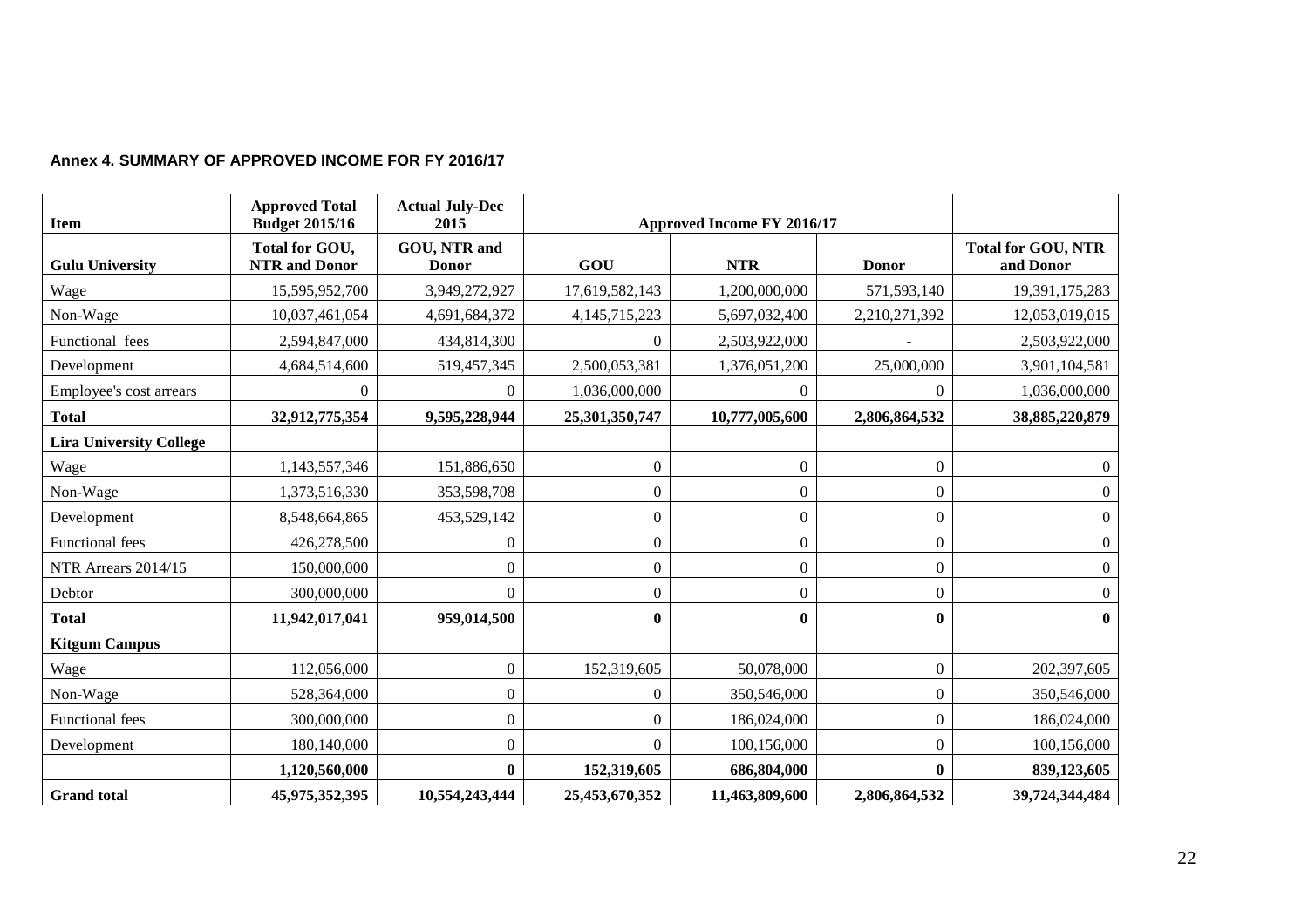### **Annex 5. Collaborations**

### **Gulu University**

Gulu University plays a leading role in the provision of skilled human resources for national development in the areas of education, health, agriculture, technology, research and other services. The University is currently sponsoring staff for postgraduate studies, twelve (12) PhDs and twenty-five (25) Masters'. For this reason Gulu University has established collaboration with national and international partners to strengthen its capacity in research and institutional development.

### **Collaborations**

### **Danish International Development Agency (DANIDA)**

Under DANIDA support the University has benefitted over the years in a number of ways through supporting Research and PhD training of University staff and graduate students.

**a. Building Stronger Universities (BSU)**

BSU aims at strengthening research capacity at Gulu University through research based training at PhD and Master degree levels, research based education and research dissemination and communication.

### **b. Governing Transition in Northern Uganda: Trust and Land Project**

The project goal is to enhance research capacity and inform policy through creation of knowledge about management of land disputes, trust and governance during post war transition. This project explores issues of trust and mistrust in governance patterns based in clanship, kinship and marriage. It examines the governance role of civil society actors and the ways they evoke trust and mistrust. It investigates the roles of government institutions and legislation in intensification and mediation of conflicts over common resources and land.

**c. Post- Conflict Mobility: Challenges and Potentials for Primary Health Care (PHC) in Northern Uganda**

Based on the experience of the Enhanced Research Capacity Project (ENRECA), PHC aimed to assist the rehabilitation of northern Uganda through community-based longitudinal health research and health capacity strengthening. The project objectives are to upgrade university staff capacity through post graduate education, training community and health workers on diagnosis of chronic patients and database availability of priority health problems in northern Uganda, publications and peer reviewed articles, workshops with the district local governments , university and policymakers, and reports targeted at relief organizations and public management bodies.

### **Swedish International Development Agency (SIDA) Programme**

SIDA is funding a four-year project for staff development in public universities in Uganda. SIDA has offered Gulu University twenty (20) slots for PhD training and five (05) Masters' scholarships. Beneficiaries are from all disciplines.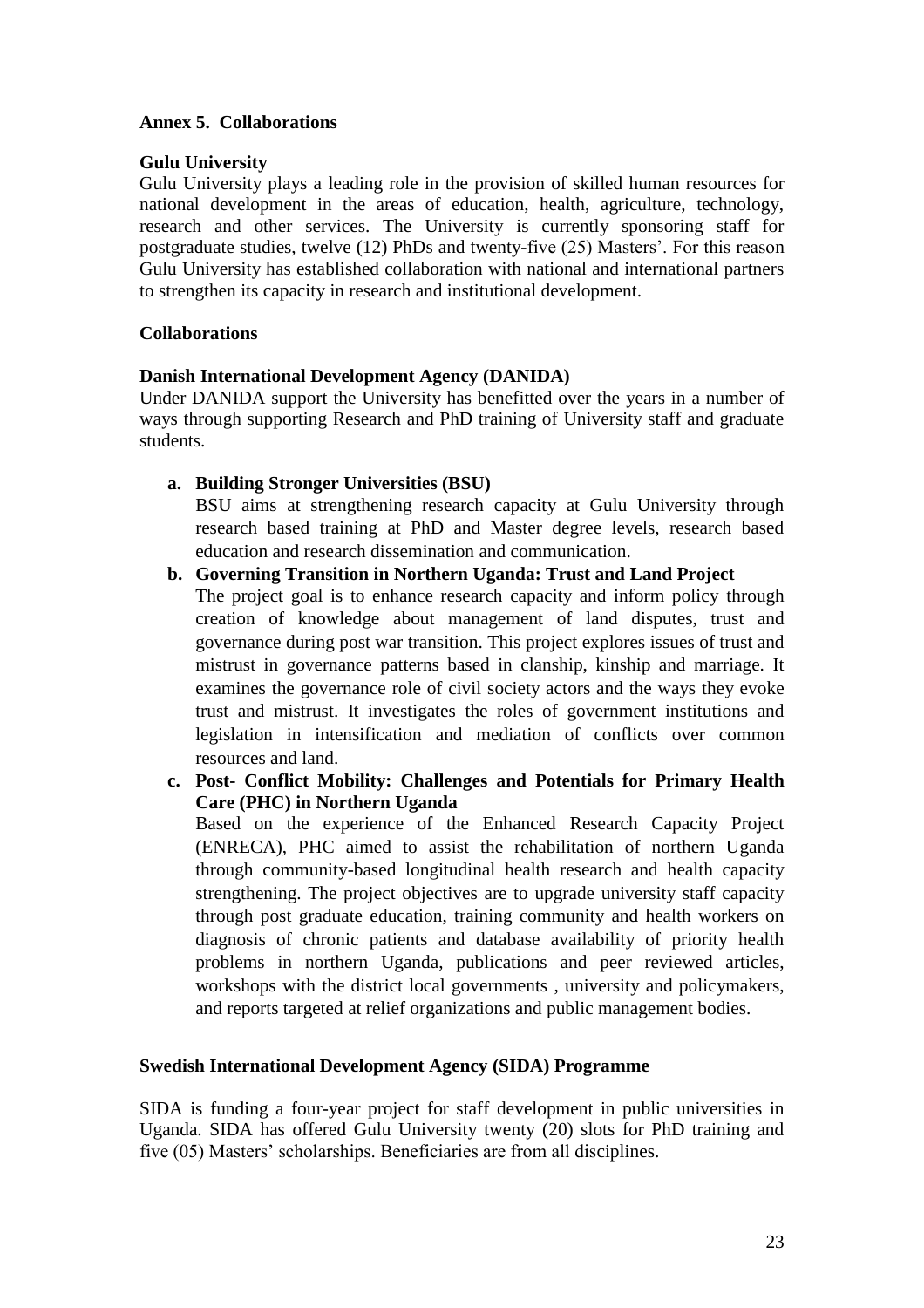### **Enhancing Capacity for Agricultural Research in Gulu University (ECART)**

This research capacity building project is meant for improving research in agriculture in Northern Uganda. The aim is to enable Gulu University to effectively contribute to food security improvement in northern Uganda through agricultural skills development and applied science. Gulu University responds to labour-market demands of Uganda.

### **Dissemination of New Agricultural Technologies in Africa (DONATA)**

The goal is to improve livelihood and increase economic growth of resource poor farmers in northern Uganda. The project is currently limited to Gulu and Amuru districts. It focuses on orange fleshed sweet potatoes.

### **Strengthening University Capacity to Enhance Agribusiness Competitiveness in East and West Africa**

This project has the goal of contributing to poverty reduction through Agrientrepreneurship training with the aim to improve relevance of agricultural science teaching and outreach to the needs of agribusiness.

### **University Community engagement**

### **Acholi Religious Leaders Peace Initiative (ALPI)**

There have been engagements with ALPI through IPSS in the area of Transitional Justice and legal pluralism with support from BSU II project. The purpose is to discuss legal pluralism and traditional justice systems as a means of achieving transitional justice, reconciliation and peace in northern Uganda.

### **Cultural Institutional Leaders**

IPSS has been having a series of workshops with this group from the greater north to discuss traditional mechanisms for conflict transformation, reconciliation and peace building in the community.

### **Justice, Law and Order Sector (JLOS)**

IPSS has been engaging the Uganda police in community policing through workshops and seminars. It aimed at improving human rights and access to justice.

| <b>Time</b> | <b>Activity</b>  | Output                               | <b>Outcome</b> | <b>Comment</b> |
|-------------|------------------|--------------------------------------|----------------|----------------|
| 2011        | 2 PhDs           | 1. Dissertation Submitted            | 2              | Nuwategeka     |
|             |                  | for examination                      | Publications   | Expedito       |
|             |                  | 1. final stages                      |                |                |
| 2012        | PhD courses in   | Writing of PhD concept               |                | Increased      |
|             | Research concept | Proposal<br>and                      |                | number of PhD  |
|             | proposal<br>and  | development<br>the<br>by             |                | students       |
|             |                  | development and grants beneficiaries |                |                |
|             | Scholarly        |                                      |                |                |
|             | writing.         |                                      |                |                |

### **Annex 6. Matrix of Achievements of BSU from 2011 to 2017**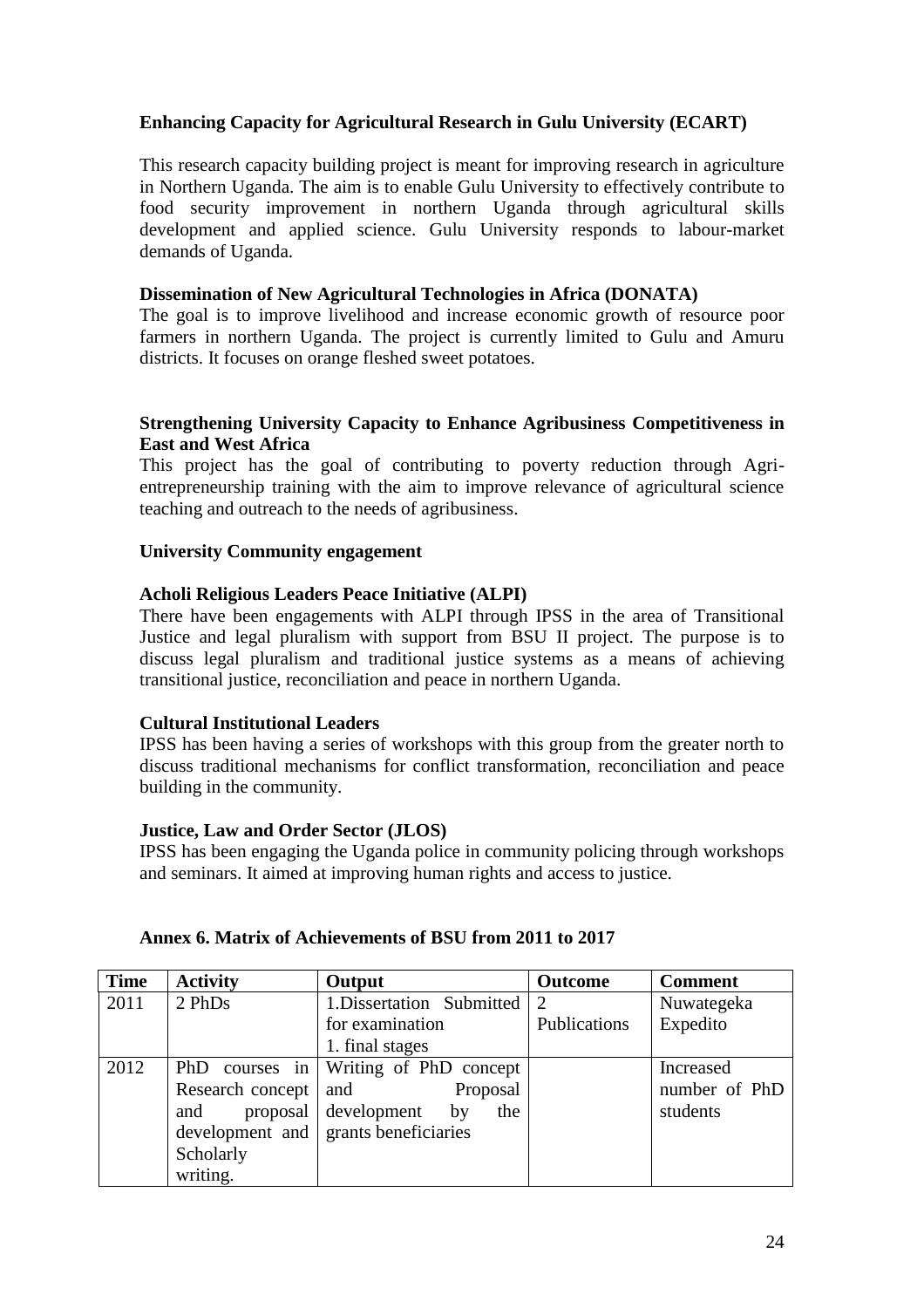| 2013   | Small<br>research<br>grants        | Research<br>reports<br>completed                       | 1publication<br>2Paper        |                                        |
|--------|------------------------------------|--------------------------------------------------------|-------------------------------|----------------------------------------|
|        |                                    |                                                        | presentations                 |                                        |
|        |                                    |                                                        | at                            |                                        |
|        |                                    |                                                        | International<br>Conference   |                                        |
| 2016   | Completion                         | 8 awardees                                             | 1 publications                | PhD                                    |
|        | grants                             |                                                        | staff<br>and                  | beneficiaries on                       |
|        |                                    |                                                        | capacity<br>to<br>publish     | track                                  |
|        |                                    |                                                        | boosted.                      |                                        |
|        | Study stays                        | 3 awardees                                             | 2 publications<br>in process  | Staff capacity to<br>publish boosted.  |
| 2016/2 | Short courses in                   | 13 courses(Philosophy of                               | Enhanced                      | Graduate<br>Five                       |
| 017    | Research related                   | Legal<br>Science<br>$-02,$                             | capacity<br>in                | cross-cutting                          |
|        | areas                              | Pluralism & Transitional                               | research<br>and               | have<br>been                           |
|        |                                    | justice<br>04,<br>Culture,<br>Gender<br>and            | PhD<br>report<br>writing.     | developed<br>out<br>of<br>the<br>short |
|        |                                    | Development-02,                                        | Strengthened                  | courses<br>and                         |
|        |                                    | Anthropology<br>of                                     | PhD                           | implementation                         |
|        |                                    | Education-02, Qualitative                              | Education                     | starts academic                        |
| 2016   | Development<br>of                  | <b>Research Methods-02</b><br>05 cross cutting courses | Graduate                      | year 2017/2018<br>Implementation       |
|        | Graduate<br>cross-                 | developed<br>by<br>the                                 | cross cutting                 | starts academic                        |
|        | cutting courses                    | Graduate<br>school<br>with                             | course                        | 2017/2018                              |
|        |                                    | from<br>north<br>support<br>partner                    | developed                     |                                        |
| 2016   | Procurement<br>of                  | Bandwidth increased to                                 | Graduate                      | Has<br>been                            |
|        | bandwidth                          | 7.5Mbps                                                | research<br>enhanced          | institutionalized.                     |
| 2016/2 | Establishment of                   | University<br><b>LMS</b><br>Gulu                       | Academic                      | Effective use of                       |
| 017    | Learning<br>the                    | established and upgraded                               | staff training                | <b>LMS</b><br>starts<br>in             |
|        | Management                         | (www.elearning.gu.ac.ug)                               | workshops                     | the<br>academic                        |
|        | System (Moodle)                    |                                                        | and Graduate<br>courses       | year 2017/2018.                        |
|        |                                    |                                                        | hosted<br>on                  | The<br><b>LMS</b><br><i>is</i>         |
|        |                                    |                                                        | Gulu                          | being used<br>by                       |
|        |                                    |                                                        | University                    | university                             |
|        |                                    |                                                        | LMS.<br>Academic              | faculties<br>for<br>teaching,          |
|        |                                    |                                                        | staff<br>and                  | training<br>$\&$                       |
|        |                                    |                                                        | graduate                      | meeting                                |
|        |                                    |                                                        | students<br>use<br><b>ICT</b> |                                        |
|        |                                    |                                                        | infrastructure                |                                        |
|        |                                    |                                                        | for research.                 |                                        |
| 2016-  | Training<br>of<br>01               | One PhD student enrolled                               | Staff capacity                | Tabo<br>Geoffrey                       |
| 2018   | PhD<br>student<br>in<br><b>PBL</b> | PBL<br>Aalborg<br>in<br>at<br>University               | developed in<br>PBL           | is on progress                         |
|        |                                    |                                                        | pedagogy                      |                                        |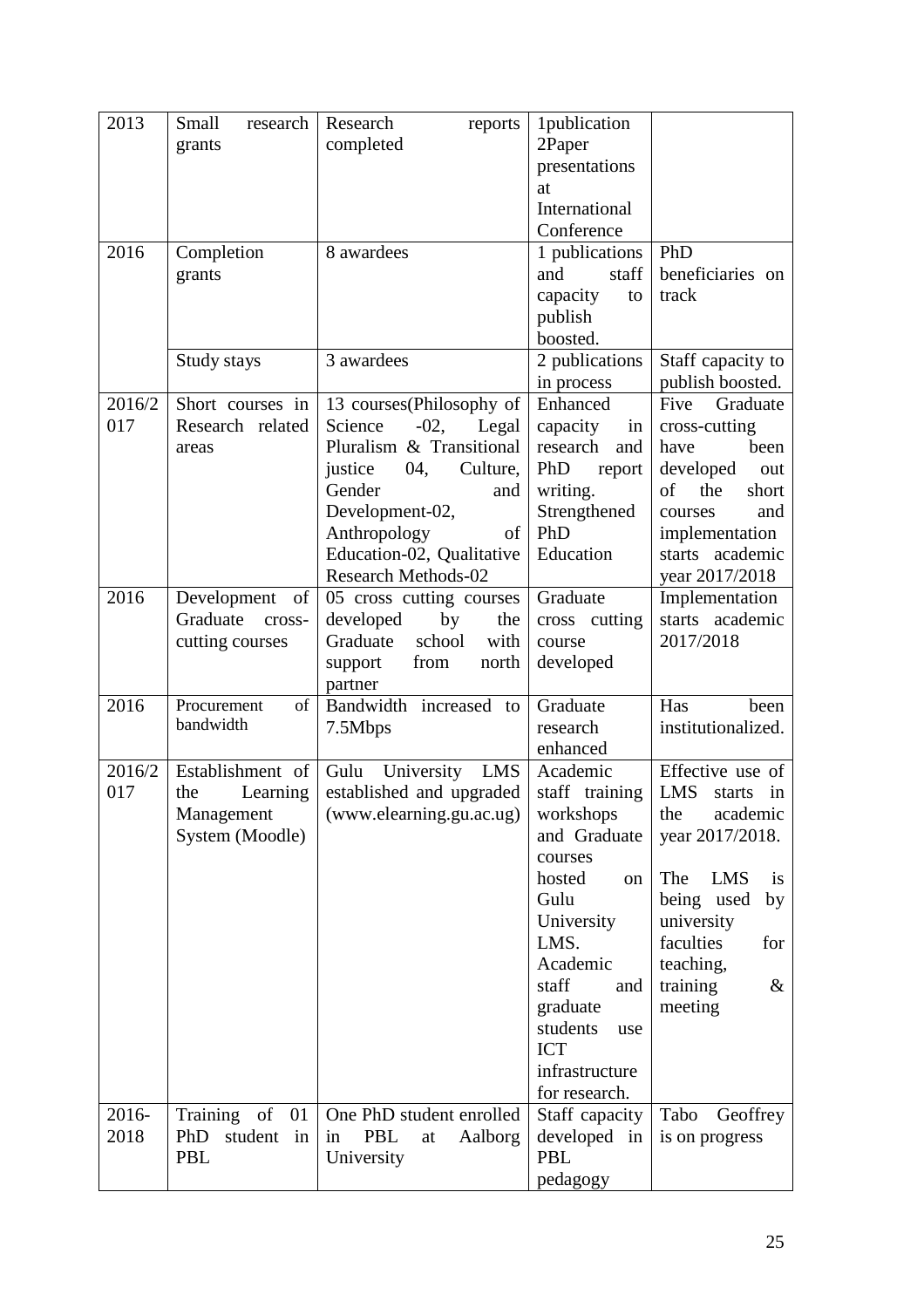|               | Training<br>academic staff in<br>eLearning<br>methodology                   | academic staff in<br>15<br>eLearning methodology                                                                                                                                                                                    | Use<br>of<br>$e-$<br>resources and<br><b>LMS</b><br>for<br>graduate<br>research<br>and<br>teaching                                                   | Staff<br>capacity<br>developed<br>in<br>PBL pedagogy.<br>Staff are able to<br>carry out new<br>pedagogic<br>approaches<br>in<br>PhD<br>education<br>and<br>postgraduate<br>research training |
|---------------|-----------------------------------------------------------------------------|-------------------------------------------------------------------------------------------------------------------------------------------------------------------------------------------------------------------------------------|------------------------------------------------------------------------------------------------------------------------------------------------------|----------------------------------------------------------------------------------------------------------------------------------------------------------------------------------------------|
| 2016          | Piloting PBL and<br>e-learning<br>approaches                                | Problem-based<br>research<br>learning<br>and<br>methodology<br>and<br>$e-$<br>learning approaches was<br>piloted with forty Seven<br><b>MBA</b><br>students<br>(47)<br>supervised by GU staff.                                      | Problem-<br>based<br>research<br>and<br>learning<br>methodology<br>and<br>$e-$<br>learning<br>approaches<br>integrated in<br>the Graduate<br>courses | Implementation<br>begins<br>with<br><b>EPMA</b><br>in<br>2017/2018                                                                                                                           |
| 2016          | Training<br>technical staff in<br>handling<br>$e-$<br>learning<br>resources | Three $(03)$ technical staff<br>trained<br>have been<br>in<br>handling<br>e-learning<br>(data,<br>resources<br>hardware, software<br>and<br>procedure and now run<br>workshops on the<br>the<br>Learning<br>Management<br>systems). | Library staff<br>capacity built<br>in handling e-<br>resources                                                                                       | Training in<br>information<br>literacy skills,<br>literature search<br>and reference<br>management for<br>graduate<br>students and<br>staff has begun.                                       |
| 2016/2<br>017 | Development of<br>Graduate<br>Handbook                                      | Gulu<br>University<br>Handbook                                                                                                                                                                                                      | Improved<br>supervision<br>and enhanced<br>PhD<br>completion                                                                                         | Graduate<br>hand<br>hard<br>book<br>copies printed in<br>2017                                                                                                                                |
| 2016/2<br>017 | of<br>Development<br>based<br>PBL<br>curriculum                             | <b>Revised Master EPMA</b>                                                                                                                                                                                                          | Introduction<br>of PBL and e-<br>Learning                                                                                                            | Implementation<br>begins<br>in<br>the<br>academic<br>year<br>2017/2018                                                                                                                       |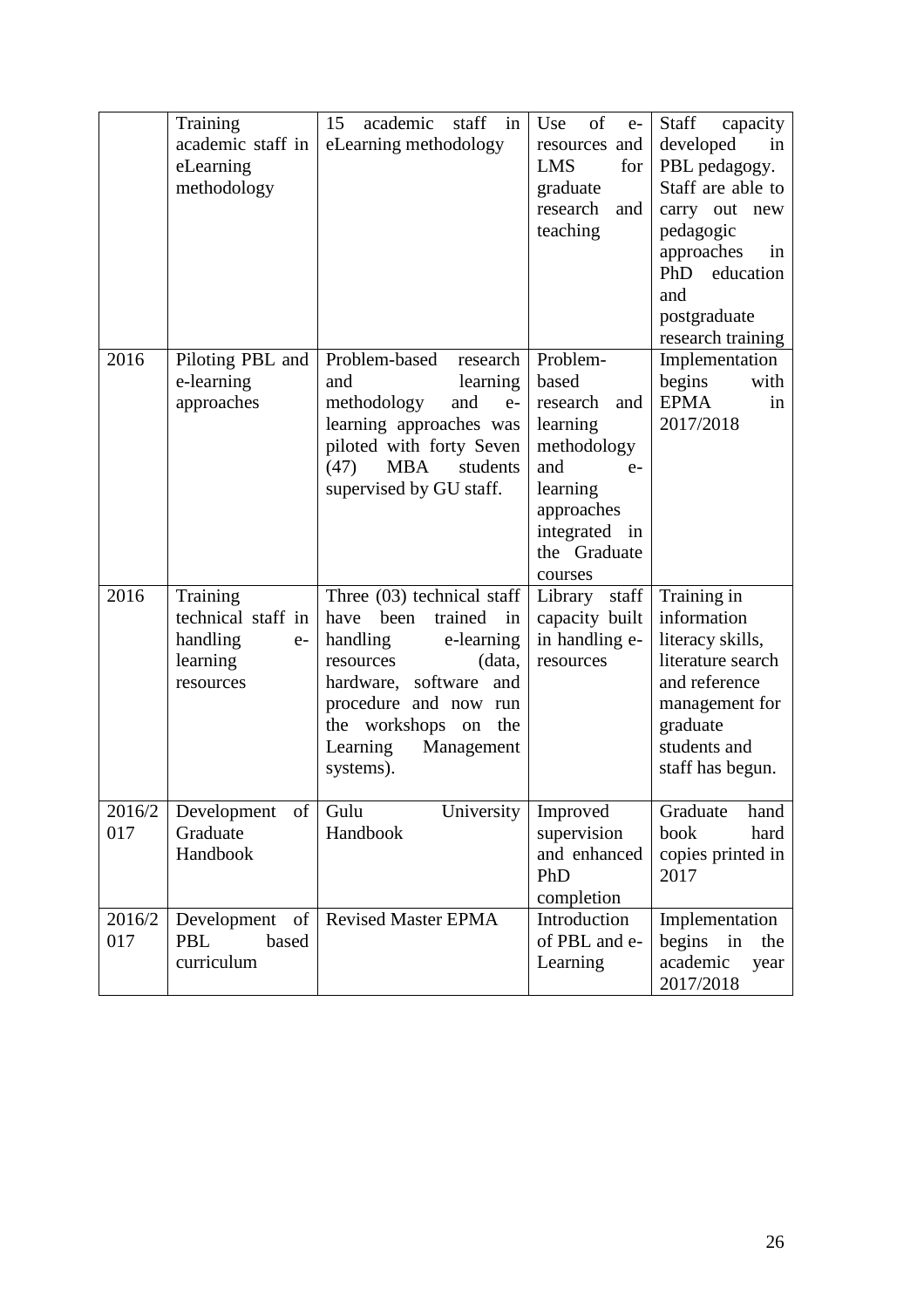### **Annex 7. BSU III Danish Partner Institutions**

Aalborg University Department of Communication and Psychology Professor, Lone Dirckinck-Holmfeld

Roskilde University Department of Social Sciences and Business, Global Political Sociology Professor, Preben Kaarsholm

University of Copenhagen Department of Anthropology Professor, Susan Reynolds Whyte; Associate professor emeritus, Michael A. Whyte

University of Southern Denmark Department of Law Associate professor and Head of Research Unit, Martin Mennecke

| <b>Institution</b>        | Role                                   | <b>Impact</b>                     |
|---------------------------|----------------------------------------|-----------------------------------|
| <b>Aalborg University</b> | Mentorship, Graduate supervision,      | Enriched supervision              |
|                           | Pedagogy (PBL and e-Learning),         | practices, PBL based              |
|                           | teaching and Action research and       | curriculum for EPMA               |
|                           | development of cross-cutting course    | approved.                         |
|                           | and Selection of grants beneficiaries. |                                   |
| University of Copenhagen  | Mentorship, Graduate Supervision,      | Graduate handbook                 |
| & University of Southern  | handbook development,<br>Graduate      | developed, PhD                    |
| Denmark                   | cross cutting<br>Graduate<br>courses   | completion rates enhanced,        |
|                           | development, teaching and research     | Cross -cutting course             |
|                           | and outreach in Legal Pluralism and    | developed. Teaching Legal         |
|                           | <b>Transitional Justice,</b>           | <b>Pluralism and Transitional</b> |
|                           | Teaching<br>Anthropology<br>of         | Justice in post war               |
|                           | Education and Selection of grants      | situations.                       |
|                           | beneficiaries.                         | Course development in             |
|                           |                                        | Anthropology. Grants              |
|                           |                                        | award                             |
| Roskilde University       | Mentorship, Gender<br>and Rights       | Teaching<br>gender<br>based       |
|                           | course development, teaching on        | courses.                          |
|                           | PhD Research Report writing.           | Writing quality<br>research       |
|                           |                                        | report enhanced.                  |

### **Annex 8 Table Showing the Role of Danish Partner**